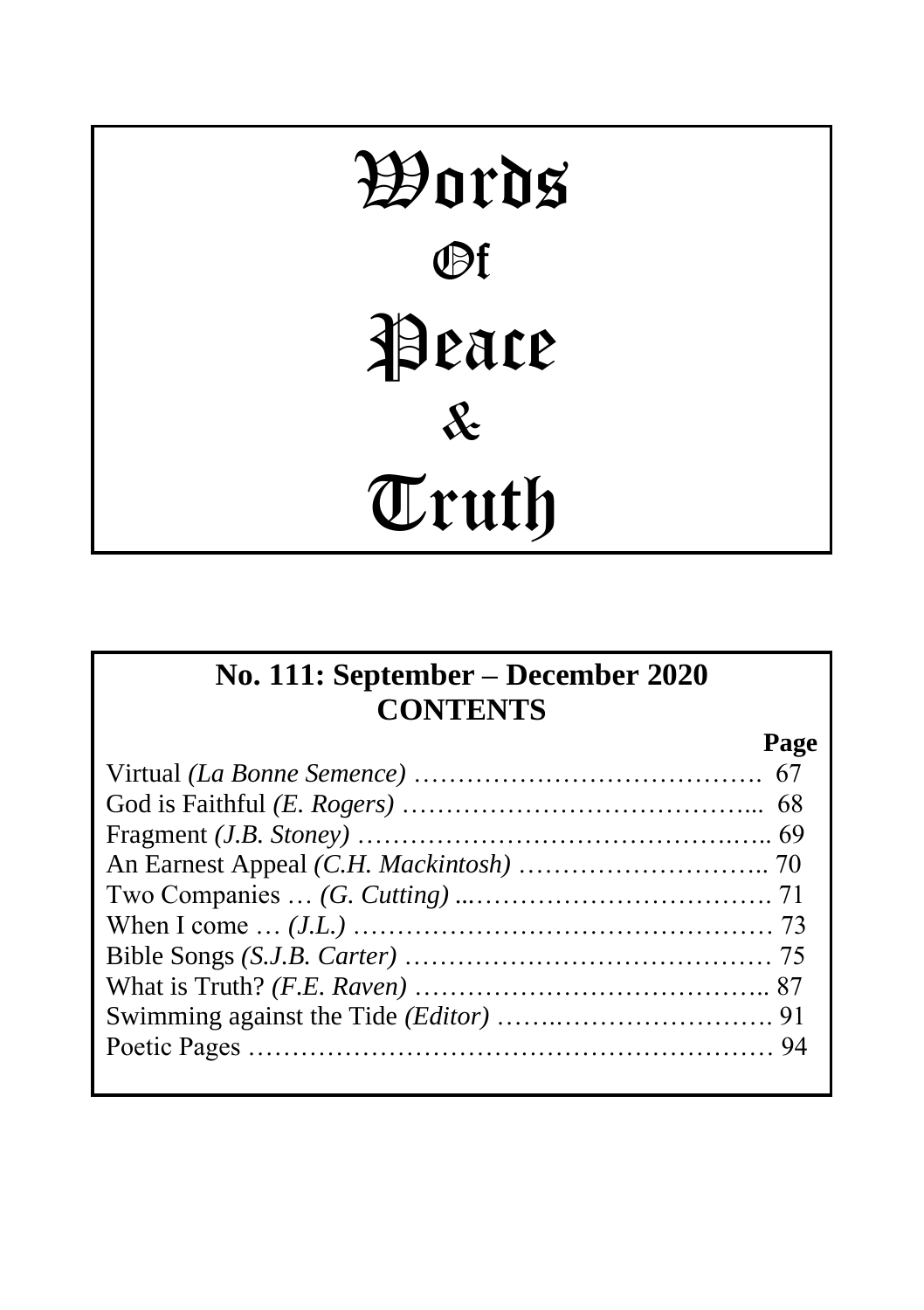# **WORDS OF PEACE & TRUTH** *(Esther 9:30; see also Zechariah 8:19 and Jeremiah 33:6)* **No. 111: September – December 2020 Editorial**

We can distinguish three elements in the preaching of the gospel, as may be seen in Paul's Epistle to the Romans: the **background** to the gospel (our position as sinners and the revelation of God's wrath from heaven); the *gospel itself* (God's righteousness, available to all "by His grace through the redemption which is in Christ Jesus"); and the *response* to the gospel which God looks for from us (repentance and faith – faith in Christ and in the God who raised Him from among the dead).

It seems to me that likewise three elements are needed in ministry to the saints: *warning*, because we are never out of danger down here, having the flesh (old nature) within us and an evil world around us; *teaching*, the essence of which must surely be  $-$  as with the preaching of the gospel – the presentation of Christ, in whom all truth is embodied; and *exhortation* (with encouragement), that we may walk worthily of our calling. I trust that all these three aspects are present in this issue of the magazine.

One theme which features in this issue is the danger to which people are exposed today, in a "post-truth" society, from virtual reality and social contagion. This can surely only be met by the presentation of the real truth, centred in the One who only could say "I am … the truth." The articles on pages 67 and 87 in particular bear on this concern and the remarks I have added from page 91. The piece by F.E. Raven, in his typically condensed style, may require thoughtful study but I am sure it will well repay this.

*G.S.B.*

*Editor: Geoffrey Bacon, 58 Byron Avenue, Coulsdon, Surrey, England. CR5 2JR Website: www.wordsofpeaceandtruth.co.uk E-Mail: g.bacon707@outlook.com Tel: 020-8660.2915*

\_\_\_\_\_\_\_\_\_\_\_\_\_\_\_\_\_\_\_\_\_\_\_\_\_\_\_\_\_\_\_\_\_\_\_\_\_\_\_\_\_\_\_\_\_\_\_\_\_\_\_\_\_\_\_\_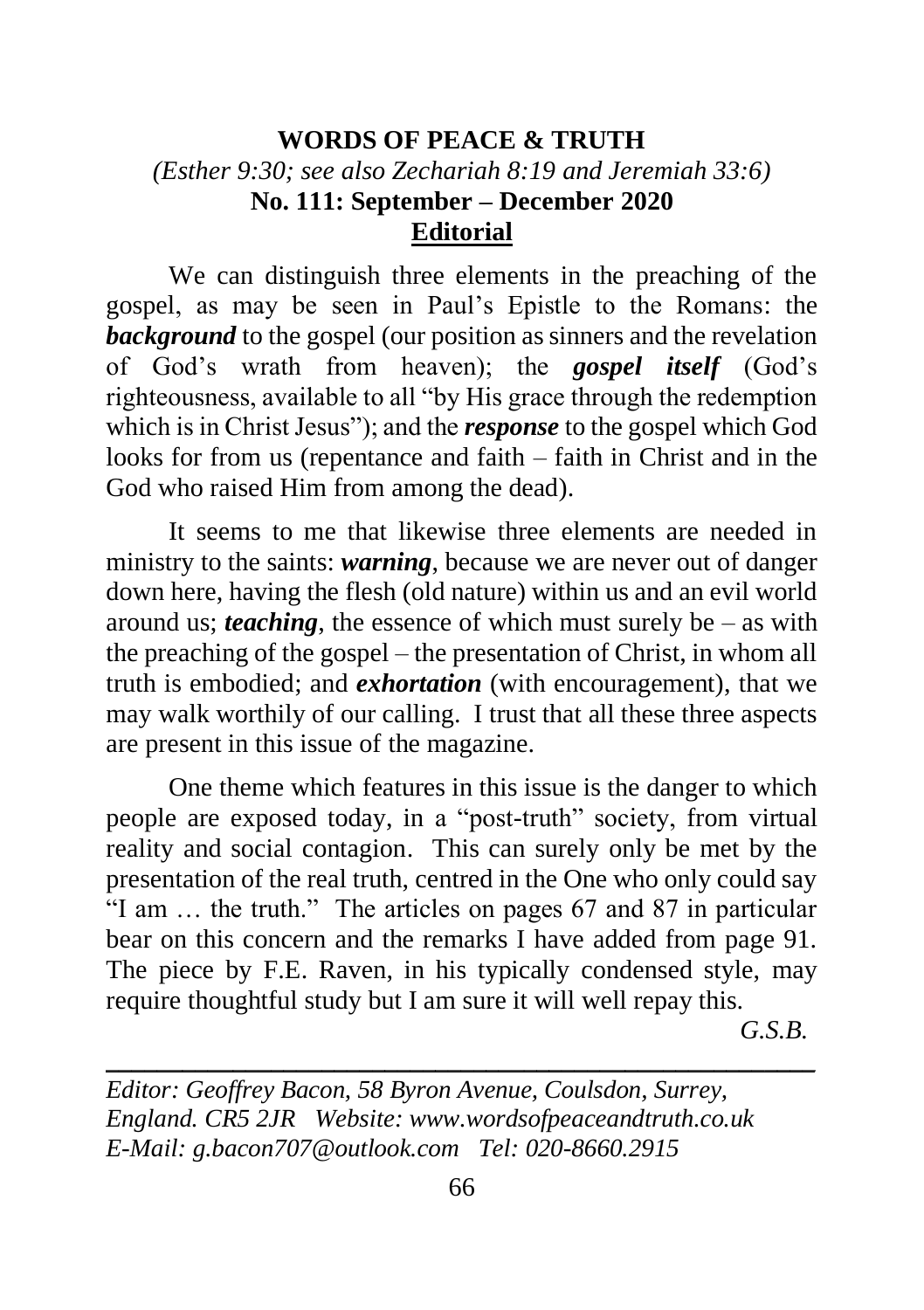# **Virtual**

*"Surely man walks among that which has only an appearance (or, in a vain show)" – Psalm 39:6.*

*"Ye turned to God from idols to serve a living and true God" – 1 Thessalonians 1:9.*

Little used before, the word "virtual" has taken on much more meaning with the digital revolution.

Our screens can present us with images that do not correspond with any reality, virtual images. By means of the internet you can have virtual contacts with fictional speakers. By social networks, you can also create virtual friendships with people whom you will never meet except by means of your screen. Our life can thus become more and more disconnected from reality. This environment of dream, or of nightmare, removed from the fundamental realities of life, is it not a danger?

What are the realities? The Bible invites us to reflect on our relation with God, the Creator of all that exists, on the origin of the evil which pollutes our humanity, on the meaning of our life, its fragility, its outcome, on death, what is beyond … That has nothing virtual; these matters are closely linked to the reality of my existence, now on the earth.

The answer to these questions, God, who is a Spirit and invisible, has come to give us in Jesus, His Son, born into this world, a Man among men. *Jesus Christ is not a virtual Person* but indeed a living Person, who desires to enter into the life of each of us. He offers deliverance from sin; this is not within the sphere of illusion, but a reality which can actually transform my life. God proposes, not a dream, but the reality of a life which He desires to fill with His presence and His love.

*Translated from "La Bonne Semence" (The Good Seed), 4th September, 2020.*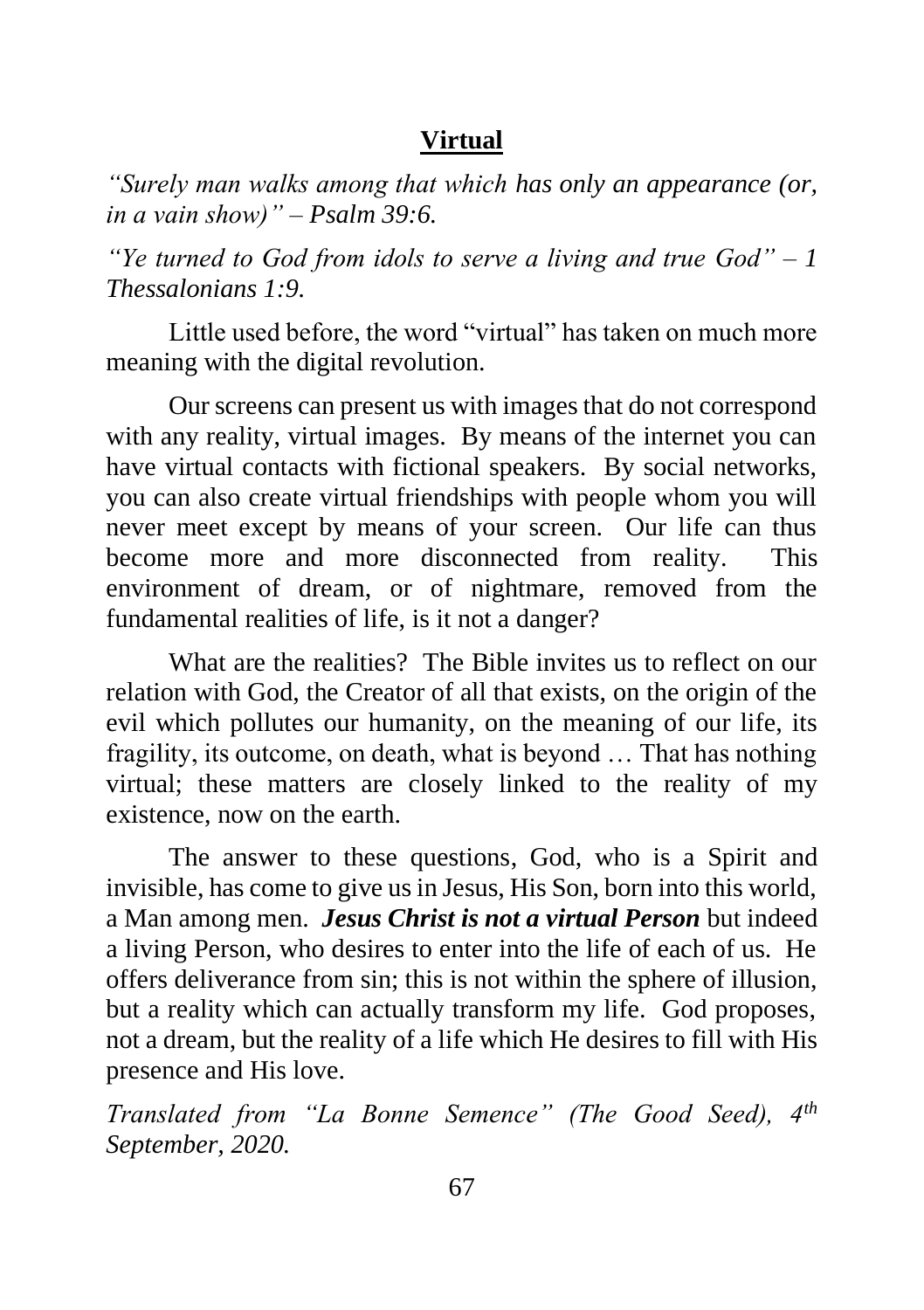#### **GOD IS FAITHFUL**

*"God is faithful, by whom ye were called unto the fellowship of his Son Jesus Christ our Lord" (1 Corinthians 1:9).*

Paul has opened this first letter to the believers in Corinth crediting them with genuinely spiritual characteristics "sanctified in Christ Jesus … called saints … the grace of God which is given you by Jesus Christ … in everything enriched by Him in all utterance and in all knowledge … waiting for the coming of our Lord Jesus Christ."

As we well know the believers in Corinth started well but were not demonstrating grace in their behaviour, not acting like their Saviour, not respecting each other properly, not stepping up to their Christian responsibility of demonstrating separation from the world out of which they had been called. They should have behaved differently and Paul's purpose in writing was to rebuke and instruct them about these things.

Before Paul continues further with his letter, he rounds off his opening credits by emphasizing that the means of reaching their expectation of the coming of the Lord Jesus would be by the Lord Himself, "Who shall also confirm you (keep you strong) unto the end .. blameless (without accusation) in the day of our Lord Jesus Christ" (verse 8). His final reinforcement in our verse 9 is that the God who by His grace had given them so much, is faithful; that is, He will stick to His promises and not fail to carry them out.

Isn't this for our assurance and encouragement too, that God has not commenced anything in us that he will not perfect and finish? Paul wanted them to understand that, although they had knowledge about God's eternal purposes for them in Christ, they, like us, must recognize and depend on the faithfulness of God who had called them. God being faithful would make it certain that they would be kept to eternal life. I am reminded of Philippians 1:6,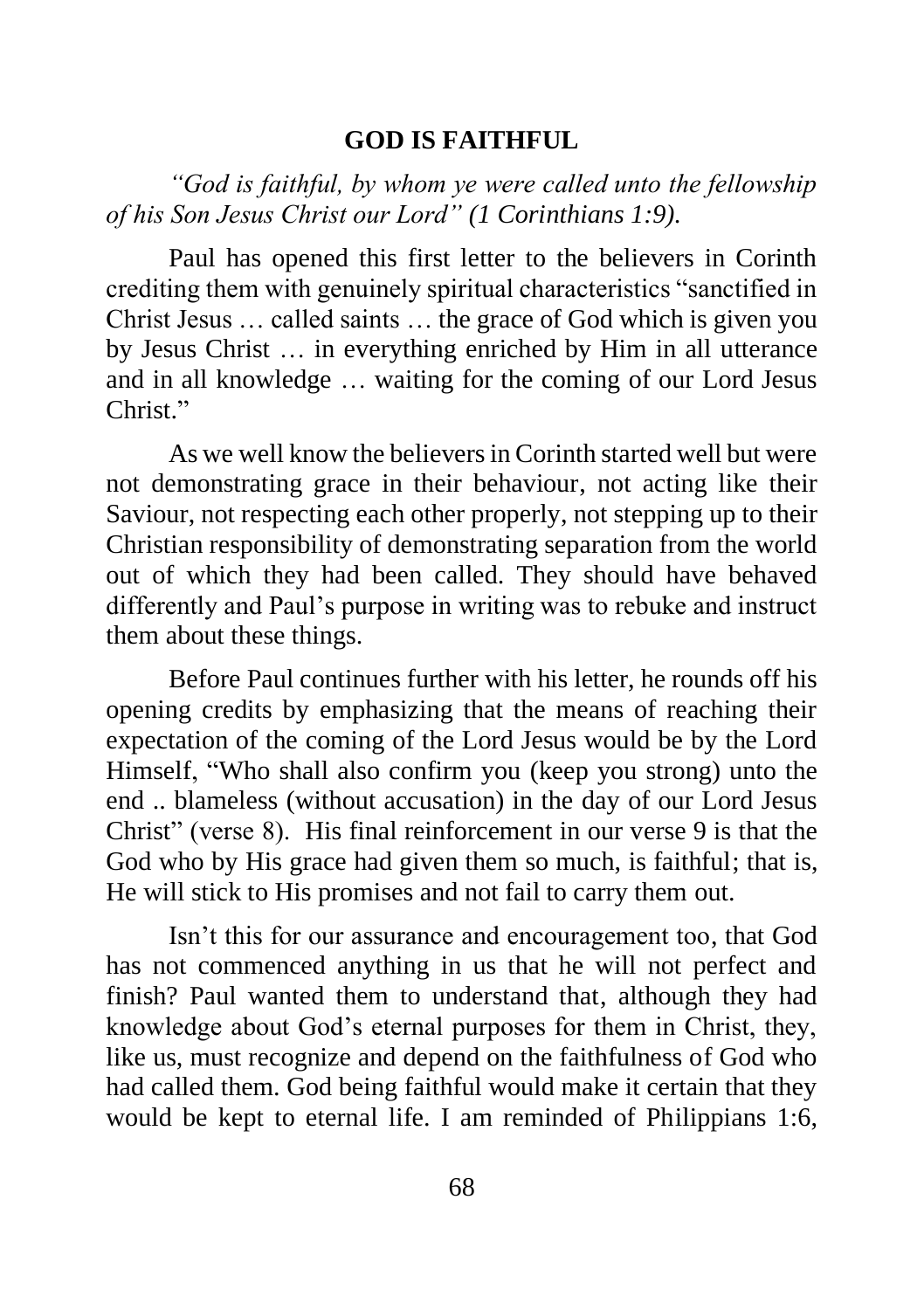"Being confident of this very thing, that he which hath begun a good work in you, will also perform it until the day of Jesus Christ."

Then Paul goes on to say what God has done: "by whom ye were called;" the individual effectual calling by God which had led them to accept the gospel and be saved. What a precious thought that they and we, like believers in the Lord Jesus Christ, have been called personally through the Holy Spirit's working; but to what end? – "unto the fellowship of His Son, Jesus Christ our Lord." What a further lovely thought this is for each of us! What varied aspects of such exalted fellowship we could enjoy in our quiet moments as we think that through. We are by God's faithfulness and calling brought into a relationship with the Lord Jesus Christ of unimaginable privilege, with its present enjoyment, hopes and promises; but not only this – God intends this fellowship with Christ to have a powerful impact in our everyday behaviour. It is with Jesus Christ our Lord who not only died for us; He has risen and ascended to heaven and is our Lord. Doesn't that tell us how vital it is to recognize His Lordship in everything that we do? How challenging is that! "That I may know Him, and the power of His resurrection, and the fellowship of His sufferings, being made conformable unto His death" (Phil. 3:10). How differently we would behave if we were to realise more fully that we are passing through this world in fellowship with Jesus Christ our Lord. Over it all is the unfailing faithfulness of our God upon whom we can depend for everything.

May these thoughts be a blessing to us.

*Edwin Rogers, 2020.*

#### **Fragment**

Prayer will never compensate for neglected action; it leads *to* action – seeks light and strength *for* action, but if I use not the light I already possess, no amount of prayer will obtain more for me, for if I believe not the revelation which I have received, I am not prepared to receive more – *J.B. Stoney on Joshua 10:7.*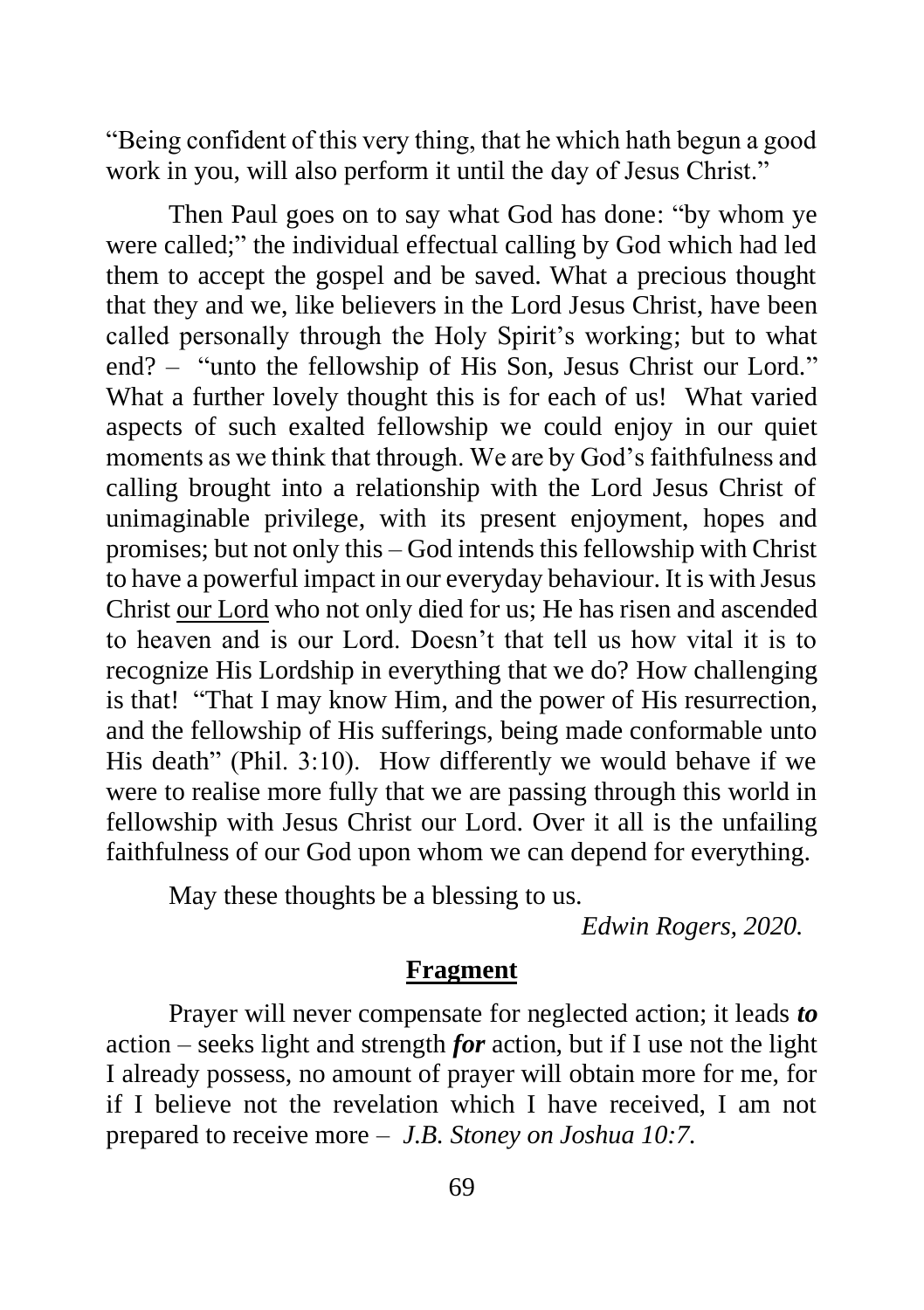#### **AN EARNEST APPEAL**

Christian reader, I feel constrained to make an earnest appeal to your heart and conscience, in the presence of Him to whom you and I are responsible, and to whom our hearts and ways are fully known. I do not mean to judge you, or speak invidiously to you. Neither do I wish to write in a bitter or complaining spirit. I only desire to stir up your pure mind – to wake up the energies of your new nature – to exhort and encourage you to a more earnest zeal and whole-hearted devotedness, in the service of Christ.

The present is a deeply solemn moment. The day of God's long-suffering is rapidly drawing to a close. The day of wrath is at hand. The wheels of divine government are moving onward with a rapidity truly soul-subduing. Human affairs are working to a point. There is an awful crisis approaching. Immortal souls are rushing forward along the surface of the stream of time into the boundless ocean of eternity. In a word, the end of all things is at hand. "The days are at hand, and the effect *(or accomplishment)* of every vision" *(Ezekiel 12:23).*

Now, my reader, seeing these things are so, let us ask each other, how are we affected thereby? What are we doing in the midst of the scene which surrounds us? How are we discharging our fourfold responsibility, namely, our responsibility to God, our responsibility to the church, our responsibility to perishing sinners, our responsibility to our own souls? This is a weighty question. Let us take it into the presence of God, and there survey it in all its magnitude. Are we really doing all we might do for the advancement of the cause of Christ, the prosperity of His church, the progress of His Gospel? I candidly confess to you, my friend, that I very much fear we are not making a right use of all the grace, the light, and the knowledge which our God has graciously imparted to us. I fear we are not faithfully and diligently trading with our talents, or occupying till the Master return. It often occurs to me that people with far less knowledge, far less profession, are far more practical,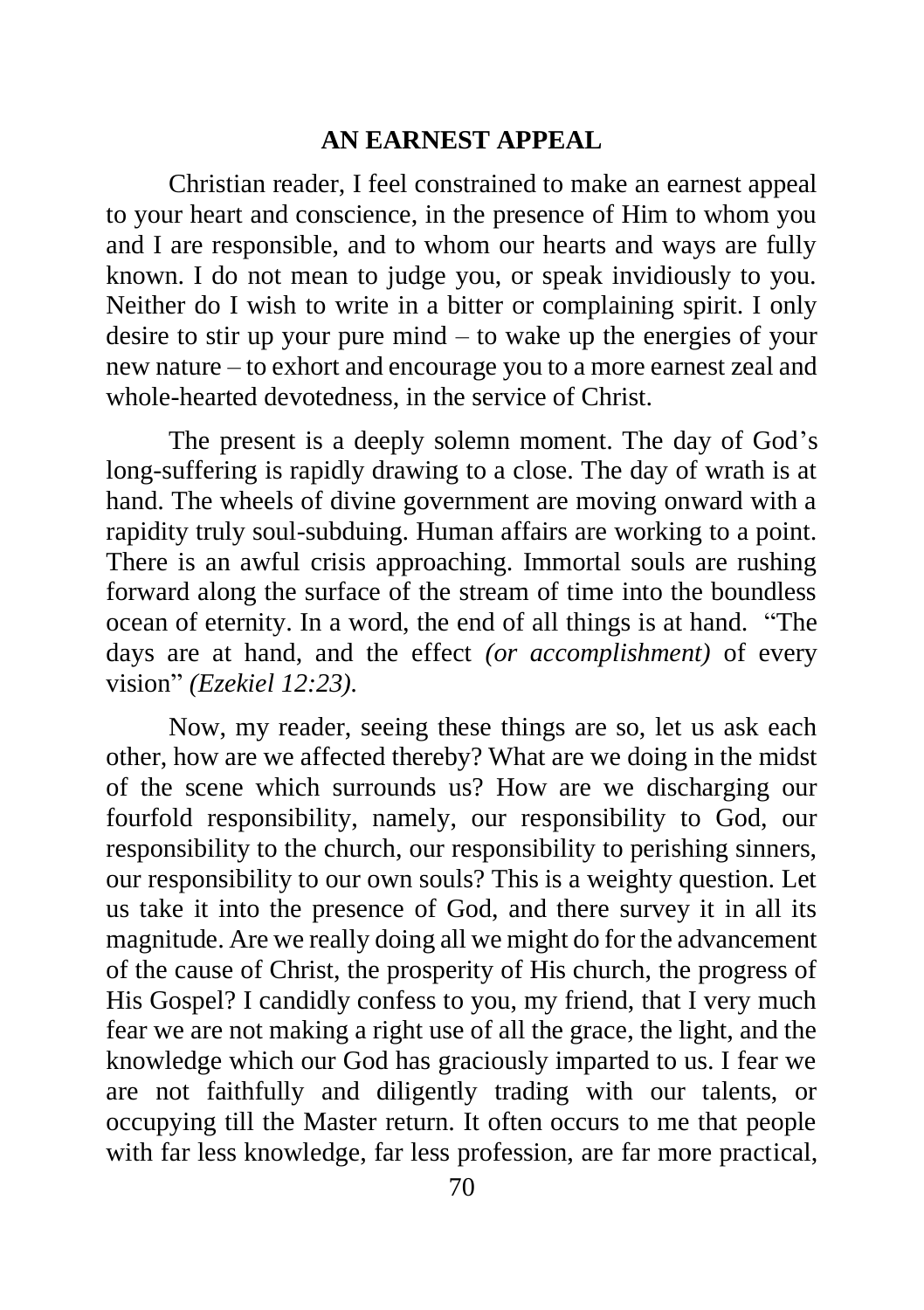more fruitful in good works, more honoured in the conversion of precious souls, more generally used of God. How is this? Are you and I sufficiently self-emptied, sufficiently prayerful, sufficiently single-eyed?

You may, perhaps, reply, "It is a poor thing to be occupied with ourselves, our ways, or our works." Yes; but if our ways and our works are not what they ought to be, we must be occupied with them – we must judge them. The Lord, by his prophet Haggai, called upon the Jews of old, to "consider their *ways;"* and the Lord Jesus said to each of the seven churches, "I know thy *works."* There is a great danger of resting satisfied with our knowledge, our principles, our position, while at the same time we are walking in a carnal, worldly, self-indulgent, careless spirit. The end of this will, assuredly, be terrible. Let us consider these things. May the apostolic admonition fall, with divine power, on our hearts, "Look to yourselves, that we lose not those things which we have wrought, but that we receive a full reward" (2 [John](https://bibletruthpublishers.com/lbc1165KJV#v8) 1:8).

*C.H. Mackintosh (1820-1896)*

#### **TWO COMPANIES – A CONTRAST**

*Matthew 28:11-15; John 20:19*

In the Scriptures which I have read there are two distinct companies brought before us. In Matthew we have a company of Christ-haters; the religious world of that day produced this company. In John we have a company of those who loved the Lord, and that company now forms the assembly *(or church)*. Everyone really belongs to one or other of those companies. The Spirit has come to bring heavenly things before those who form the assembly, so that we should find our interest in them; those who form the other company are those who cast out the heavenly Man. With which company do we associate? Take an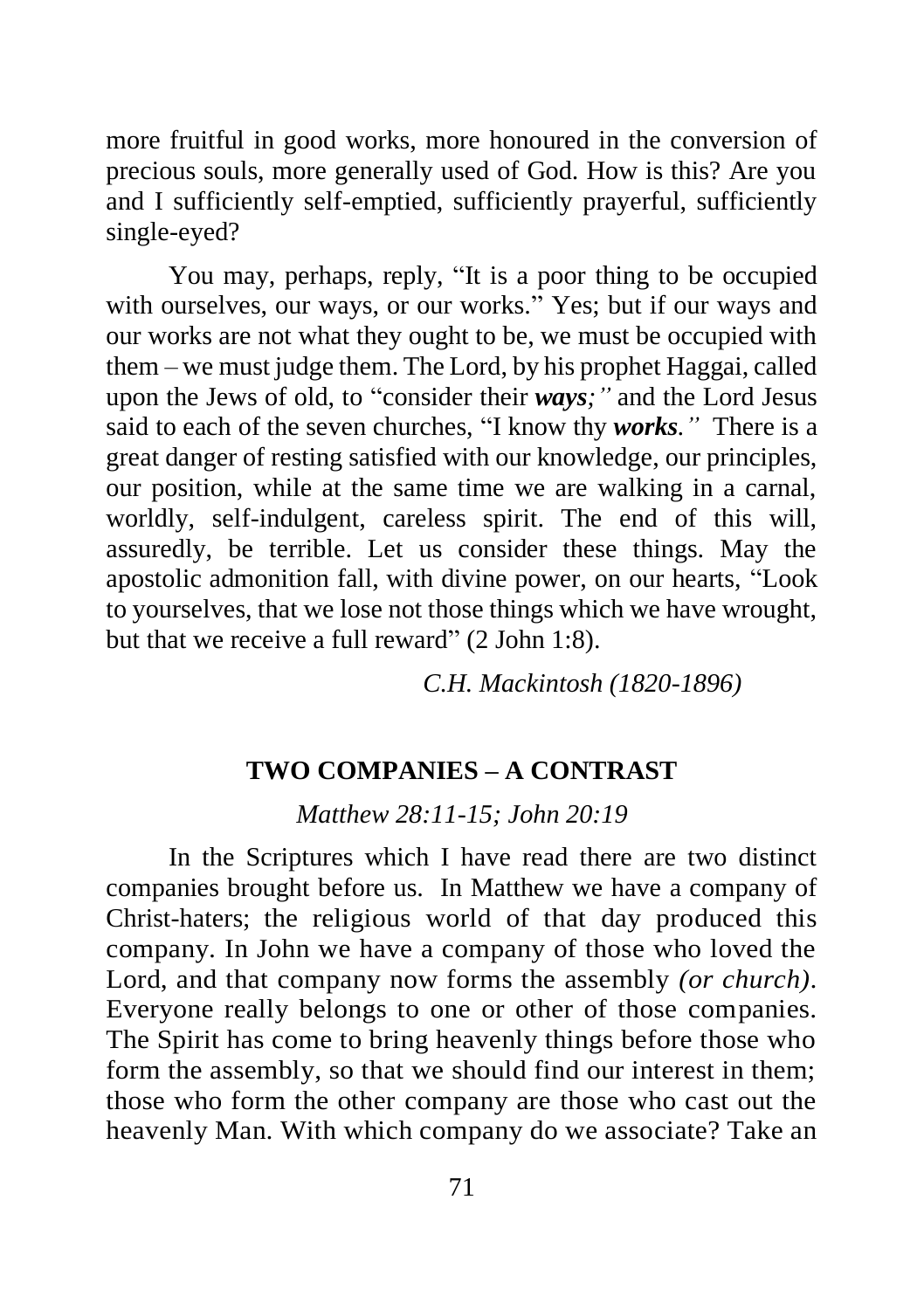illustration: I will suppose the case of a mother with her children. Her husband, through the hatred of another family, has been banished. After a time the members of this family make pleasant advances to the children. The children, taken by the seeming friendliness, say to the mother, They speak so kindly and seem so exceedingly agreeable that there can surely be no harm now in responding to their overtures. But what answer does the mother give: Remember, that whatever they may say or do, *they hate your father;* they hate the one who loves *you.*

Let us each challenge our own hearts, and say in which company are our hearts found? Are we subject to the smiles of the world? Let us not forget what the world has done to our blessed Lord. The holy Spirit would impress us with the awfulness of belonging to such a company, and with the blessedness of belonging to the other, the family **of** God.

Three things characterise the company that found its place outside of those closed doors, and three things in the very strongest contrast characterise the company inside. Depend upon it there was no fellowship *that* day between the two. On the contrary, the cross of our Lord Jesus Christ could not do otherwise than create a great gulf between His crucifiers and those who really loved Him; and the coming of the Holy Ghost only made the gulf more apparent. And it will be the same today if the Holy Ghost has His way with us; there must of necessity be a great gulf in our hearts between the company outside and those within.

Three things characterise the inside company – LOVE, JOY, PEACE; all three were there. 1. He *loved* them; they knew it, and in response loved Him. 2. The moment they apprehended His presence, *joy* filled their hearts. "Then were the disciples glad, when they saw the Lord" *(John 20:20).* 3. His first word to them was, *"Peace* be unto you" *(vv. 19,21).* It was a foretaste of heaven,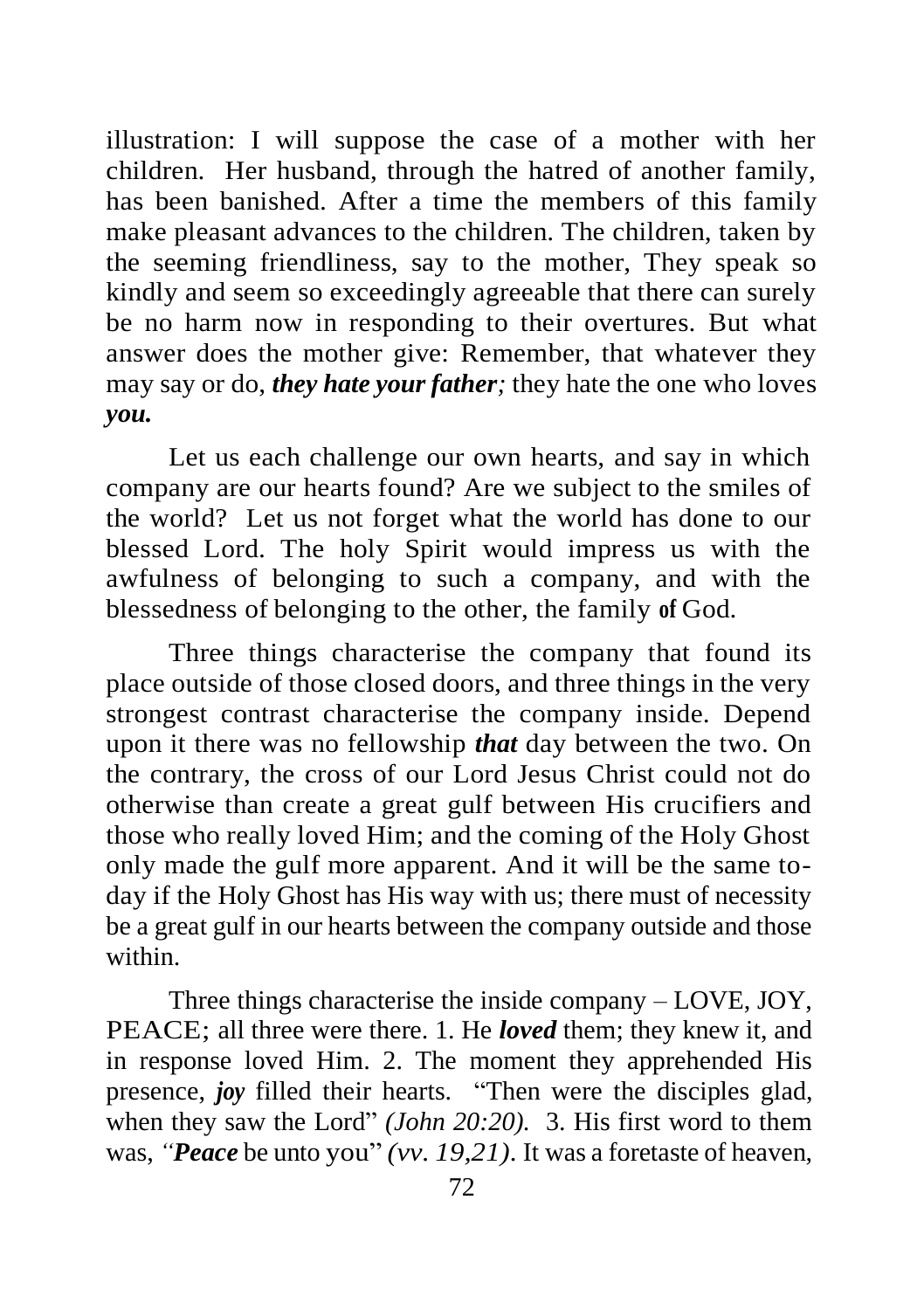and the Holy Spirit can still so make Christ's presence known to us as the inside company that we get a foretaste of heaven also.

In the other circle. 1. Hate was there; they hated Him without a cause *(see Psalm 35:19 and 69:4; John 15:25).* 2. Selfishness was there; the soldiers took the money. 3. Trouble and disturbance were there, for He whom they hated was risen. I have no doubt that the devil himself was greatly disturbed when Christ rose from the dead, and had to cover his blunder with the greatest lie that was ever invented. All was discord; no peace was there. Why is there strife and sorrow and discord in the world? Because of the hatred that refused Christ, and of the selfishness that is in it. The only bit of heaven the world will ever know is the bit which they see in us. Love, unselfish love, and peace and joy are what we know inside. and as we are able to show a little of what we enjoy inside to those outside, we are witnesses for Christ here.

*Ministry by George Cutting at Burford, July, 1901.* 

#### **WHEN I COME; TILL I COME; TILL HE COME.**

IT is of all importance to know that we are in the charge of the Spirit and at our Lord's charge, as set forth in Luke 10:35, for I take "the host" *(or, "inn-keeper")* to set forth the Spirit in charge of the people of God, and the "two pence" and "whatsoever thou spendest *more"* to show how we are here entirely at another's charge. We notice that the "two pence" are not given to the man who was delivered, for if it were it would have failed, as everything else has failed that has been put into man's hands. But God is wiser than men; the supplies are put into hands that delight to minister not according to our need only, but according to the fulness of God's grace. Christ was here the Comforter, but, He having gone on high, "another Comforter" is here, who has come invested with power and authority from Him: power to keep us and authority to conduct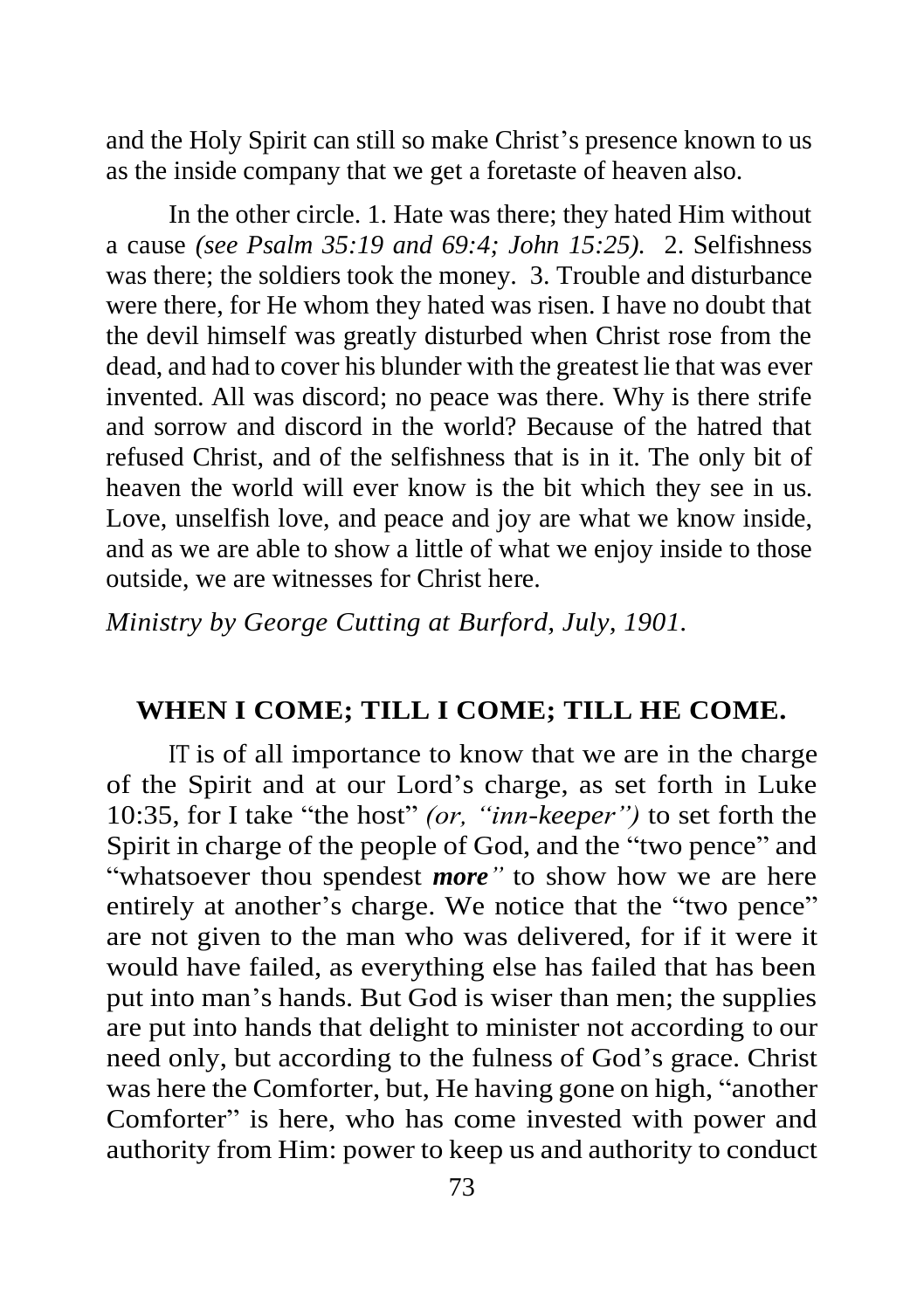us into all things that God has for His people. God reveals them unto us by His Spirit (1 Corinthians 2:10) This is indeed the Spirit's day, and we are exhorted not to grieve the Holy Spirit *(individually)*, nor *(as a company)* to quench the Spirit. If we either grieve or quench the Spirit we shall not get the good of what is entrusted into His hands for us. Oh, then, to live and walk in the Spirit and so be kept clear of the works of the flesh, and to be in no way indebted to the flesh to live after the flesh! for God's things do not lie that way. It is also in the measure in which we realise that we are down here at the Lord's charge that we shall know how to "occupy" *(or, "trade")*, as He said, "till I come" (Luke 19:13). Otherwise we shall put much of ourselves into any little service which we do for the Lord; it is His work, not ours. If ability is given it is *from the Lord.* If we are called to serve it is *for the Lord.* We have to go on, as He said Himself, "till I come." Christ has gone on high to receive the kingdom *(verse 12).* He is soon returning: "Behold, I come quickly; and my reward is with Me" (Revelation 22:12). Oh, to be among those who will hear that word: "Well, thou good servant: because thou hast been faithful in a very little, have thou authority over ten cities." Do not be occupied with your service, but with Him whom you serve.

There is another blessed thing we are called to do "until He come." Having freed us from self and given us liberty to serve, He calls us apart to show His death till He come; He desires that we should have "Himself" before us; not only what He has done, great as that is, but Himself as the Object of our affections. "Then were the disciples glad, when they saw the Lord" *(John 20:20)*. It is the greatest privilege a company of His own can have on earth to show the Lord's death "till He come" (1 Corinthians 11:26). May the Lord keep us true to Himself until the end. *J.L.*

*Taken from "The Believer's Friend, Vol. II (1910).*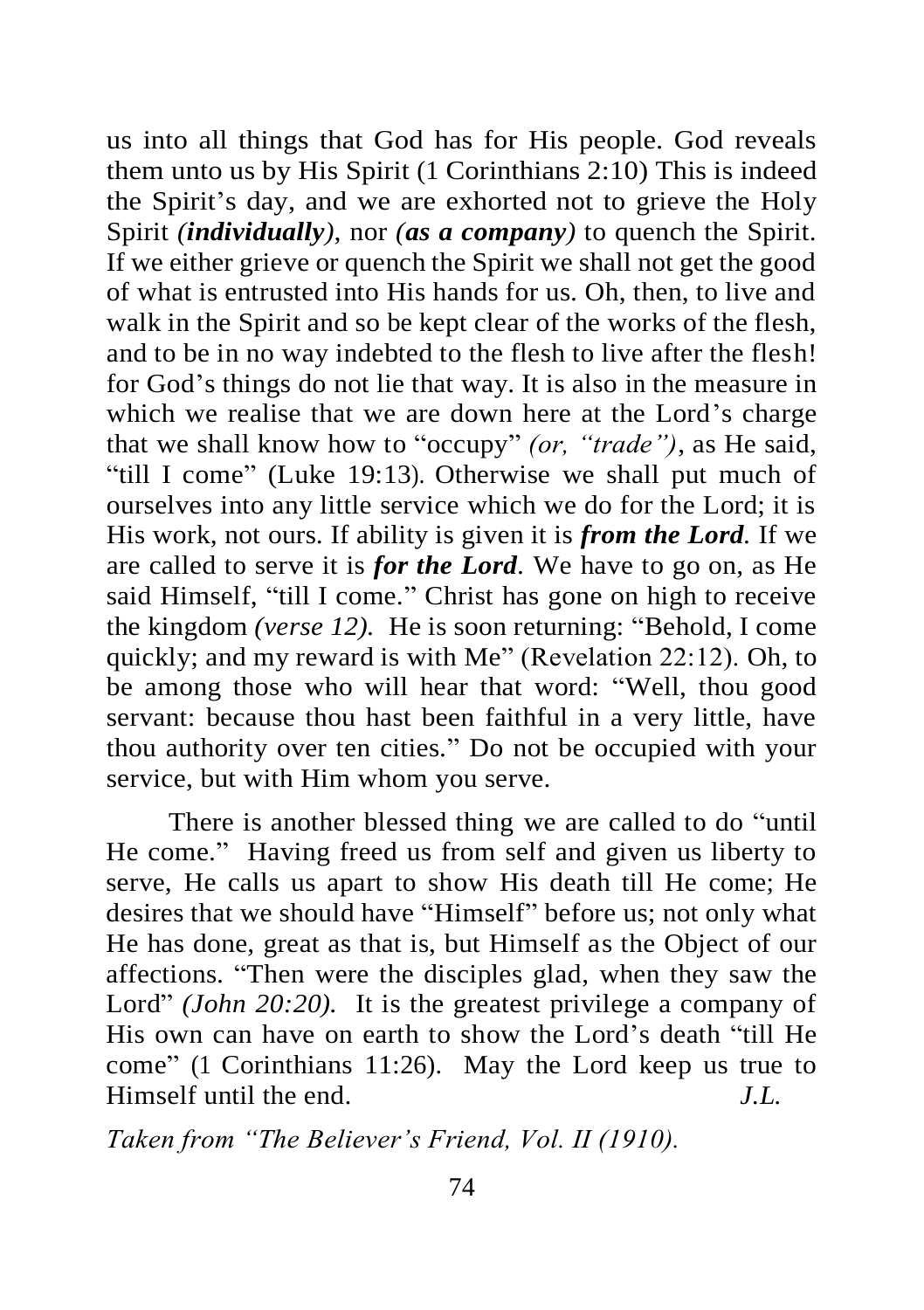#### **BIBLE SONGS**

#### *Job 38:1-7; Exodus 14:31 and 15:1; Numbers 21:17,18; Revelation 5:6-10.*

THE four scriptures referred to speak of four songs, and these songs form a kind of compendium of all the songs of the Bible. The first song is connected with *creation*; the second with *redemption*; the third is suggestive of *life*. "Spring up, O well" indicates divine vitality, the spirit of life springing up, the living water springing up unto everlasting life (John 4). Later on in John's Gospel the Lord speaks of "rivers of living" water" flowing forth from the inward parts of those who have it. But the water cannot flow forth, it cannot go out in blessing to men until it "springs up," until it goes up in worship to God.

Then the final song is connected with *glory;* "Thou art worthy" – that is the summary of it. That is the song which shall before long reverberate throughout creation at large, the song that you and I shall sing for ever and ever: "Thou art worthy."

The Bible is full of songs. It is the best song-book there is, because its songs last. The world's songs get stale and become obsolete, and others have to be composed to take their places; but Bible songs live on, and the oftener we sing them the more we love them, and the better we sing them.

I dare say, as regards what is outward and audible, we are all ready to admit that we might sing a little better than we do. If a tune is started too high or too low, it is excruciating or depressing. If the wrong tune is started, there is a breakdown. God is the God of harmony, and all in touch with Him love harmony. There are also suitable tunes to certain hymns. However, all this has to do with what is outward and audible: it is not everything, yet it is something.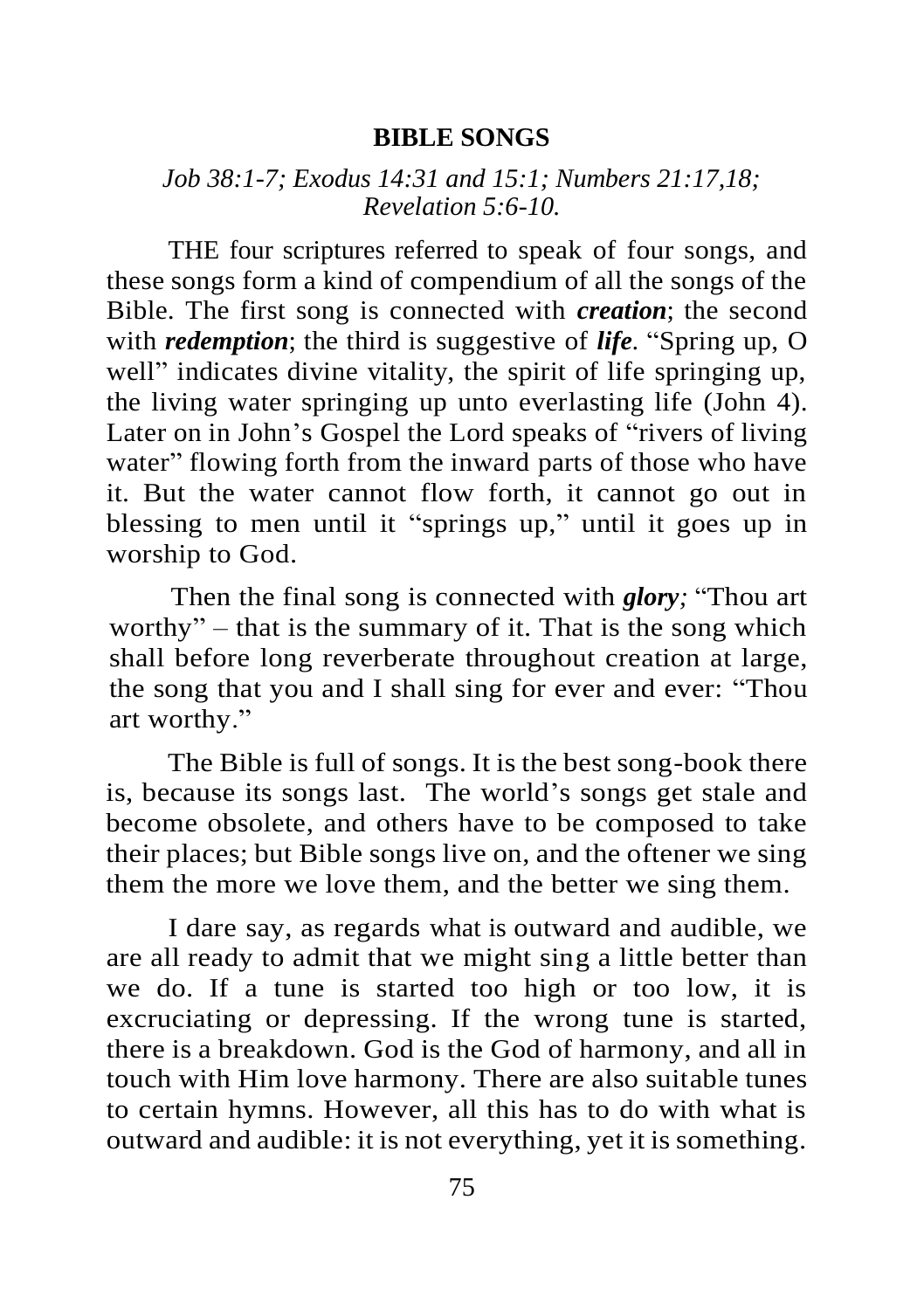Still, what we want to get at is heart melody; as the apostle puts it, "Singing and making melody in your heart to the Lord" *(Ephesians 5:19).*

#### *The morning stars singing*

We were saying that the first song we read of is connected with creation. Jehovah asks Job about a hundred questions, and he cannot answer one of them. All these questions are connected with creation. The only Bible that Job had was the book of Nature. Of course he learned a great deal of God by divine intuition, but objectively his knowledge of God was entirely culled from creation. So God challenges him concerning "the foundations of the earth," as to whether he knows upon what they were fastened; and "who laid the corner stone thereof; when the morning stars sang together, and all the sons of God shouted for joy?"

We know that the foundations were fastened upon a fallible creature, who fell; and that the first man, Adam, was the corner stone, and he gave way. The result was that when he gave way the whole fabric of creation morally fell to pieces. But now another creation is coming into existence; it is what Simon Peter calls "new heavens and a new earth, wherein dwelleth righteousness" *(2 Peter 3:13).* That creation will not be fastened upon a fallible creature, but upon One who is a divine Person; and He who is now the chief Corner Stone of the assembly, will by-and-by be the chief Corner Stone of the universe, and there will be no breakdown with Him. Then once more the morning stars will sing together, and all the sons of God will shout for joy.

As soon as sin came into the old creation, discord came in, and the morning stars ceased to sing together. Many of the morning stars have been singing since. We are among the number of the morning stars. They suggest the whole company of the saints.\* Doubtless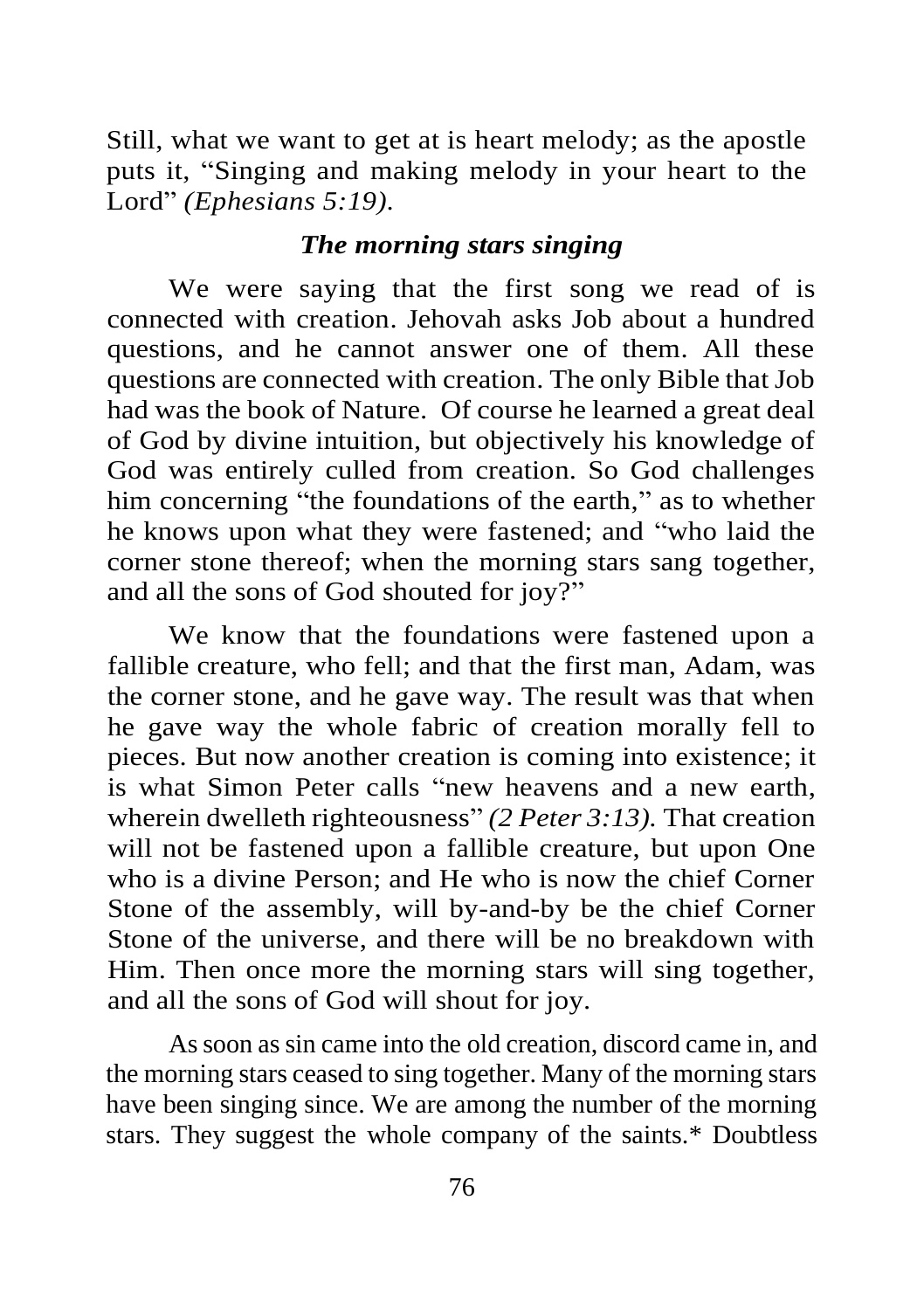locally there has been some singing together. But how many of the morning stars do not sing at all? Others do not know how to sing, and others sing all out of tune. But by-and-by everything is going to be brought into harmony with God and there will be unity. And the morning stars will once again sing together, and once again the sons of God – all of them – will shout for joy.

The saints take character from Christ. If He is the Morning Star, they are the morning stars;\* not the evening stars that indicate the coming of night, but the morning stars, the harbingers of the day. You will remember that Paul, in writing to the Philippians, speaks of them as "irreproachable children of God in the midst of a crooked and perverted generation; among whom ye appear as lights in the world, holding forth the word of life." The word translated "lights" refers to the rising of the heavenly bodies. When you go out and look up at the stars, what do you think? You think they are fair and they are bright and they are pure. There you have normally the saints of God all over. Then when you look up you feel also that those mighty stellar orbs do not belong to this sphere, they belong to another creation. Now, when the world looks at us, that is what the world ought to feel. But there is something else. The stars, although they do not belong to the world, are used by the world,† and so it is with the saints of God.

What a prospect it is for us to contemplate: that day when the morning stars will sing together and all the sons of God will shout for joy. John says, "I saw a new heaven and a new earth: for the first heaven and the first earth were passed away" *(Revelation 21:1).*  Then he says, "I heard a great voice out of heaven." I think that is all the sons of God shouting for joy. What does that great voice say? "Behold, the tabernacle of God is with men, and He will dwell with them." Surely that will be enough to make all the sons of God shout for joy!

\* *The speaker was, I apprehend, using the morning stars figuratively. † Perhaps this is a reference to navigation by the stars.*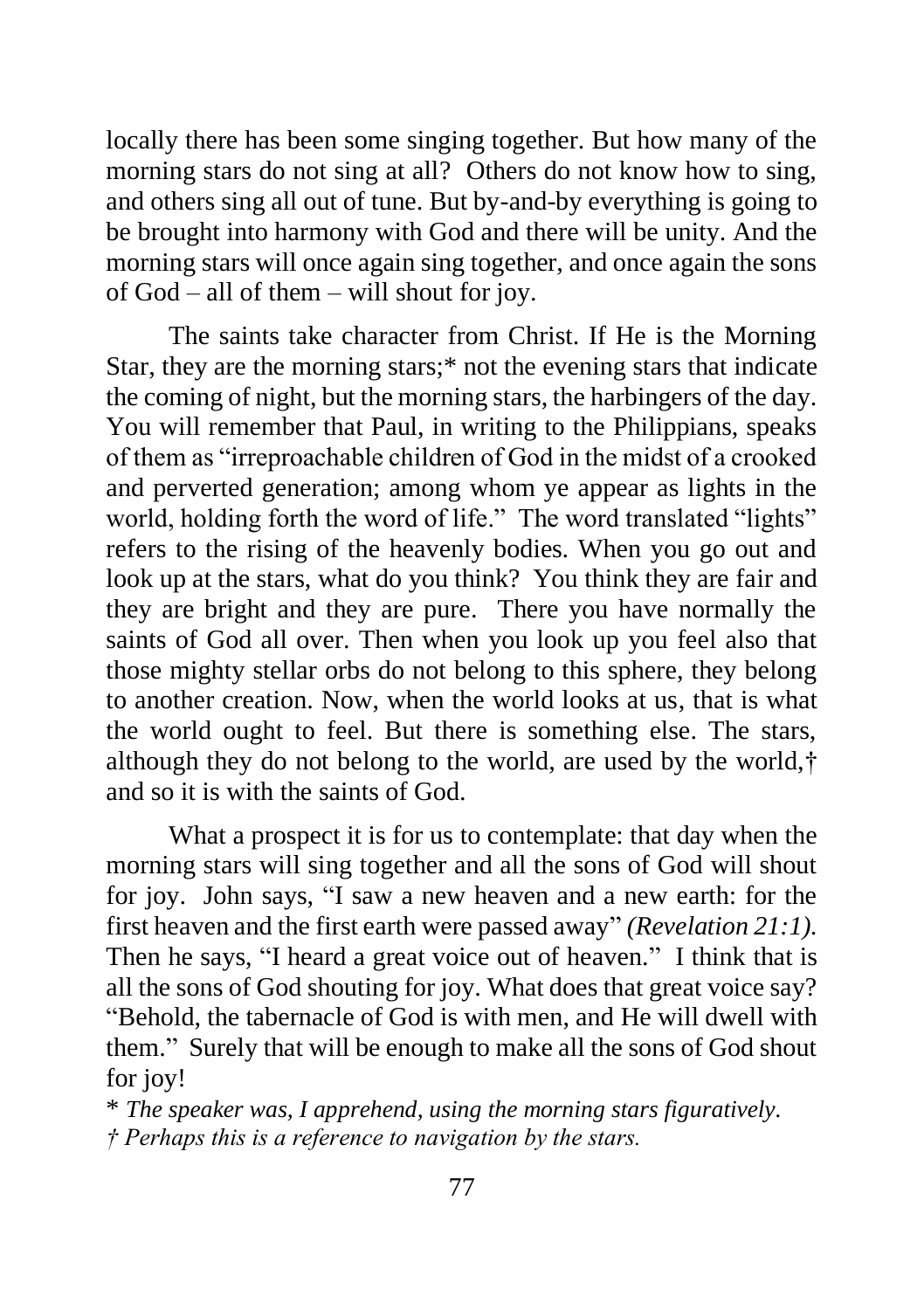#### *The song of redemption*

In considering this song, we must remember that man is a sinner, thus he can only sing on the ground of redemption. There is no singing in Genesis, because in Genesis God is not presented as having a redeemed people. There is nothing said in the Bible about singing until we come to the Red Sea. Exodus 15 is the opening of a new economy. We have plenty of new things brought in there. *Singing* is a new thing. *Redemption* is a new thing. Redemption is never mentioned by God's people until the Red Sea song is sung. Then we have *holiness* brought in, which is a new thing. Holiness ever follows closely in the wake of redemption. A redeemed people must necessarily be a holy people. Righteousness is the law of the kingdom, but holiness is the law of the house. "Holiness becometh thy house, O Lord, for ever" *(Psalm 93:5).* So in the Red Sea song Jehovah is celebrated as "glorious in holiness."

Then we have something else; we have a *habitation* coming in. "I will prepare him an habitation" *(Exodus 15:2 – KJV).* In Egypt there was not that thought. Prior to the Red Sea, the thought of God having a habitation down here amongst His people was not spoken of. In the garden, before our first parents fell, God visited them. And Joseph, on his dying bed, said to those around him, "God will surely visit you, and bring you out of this land" *(Genesis 50:24).* But at the Red Sea Moses and the children of Israel sang, "I will prepare him an habitation." God visited His people in Egypt, but in Egypt He did not dwell among them. They did not want Him: they wanted to keep the destroyer out. But across the Red Sea we have the affections of the people kindled, and they wanted God to come down among them and to dwell in their midst. What a word is that, "I will prepare him an habitation."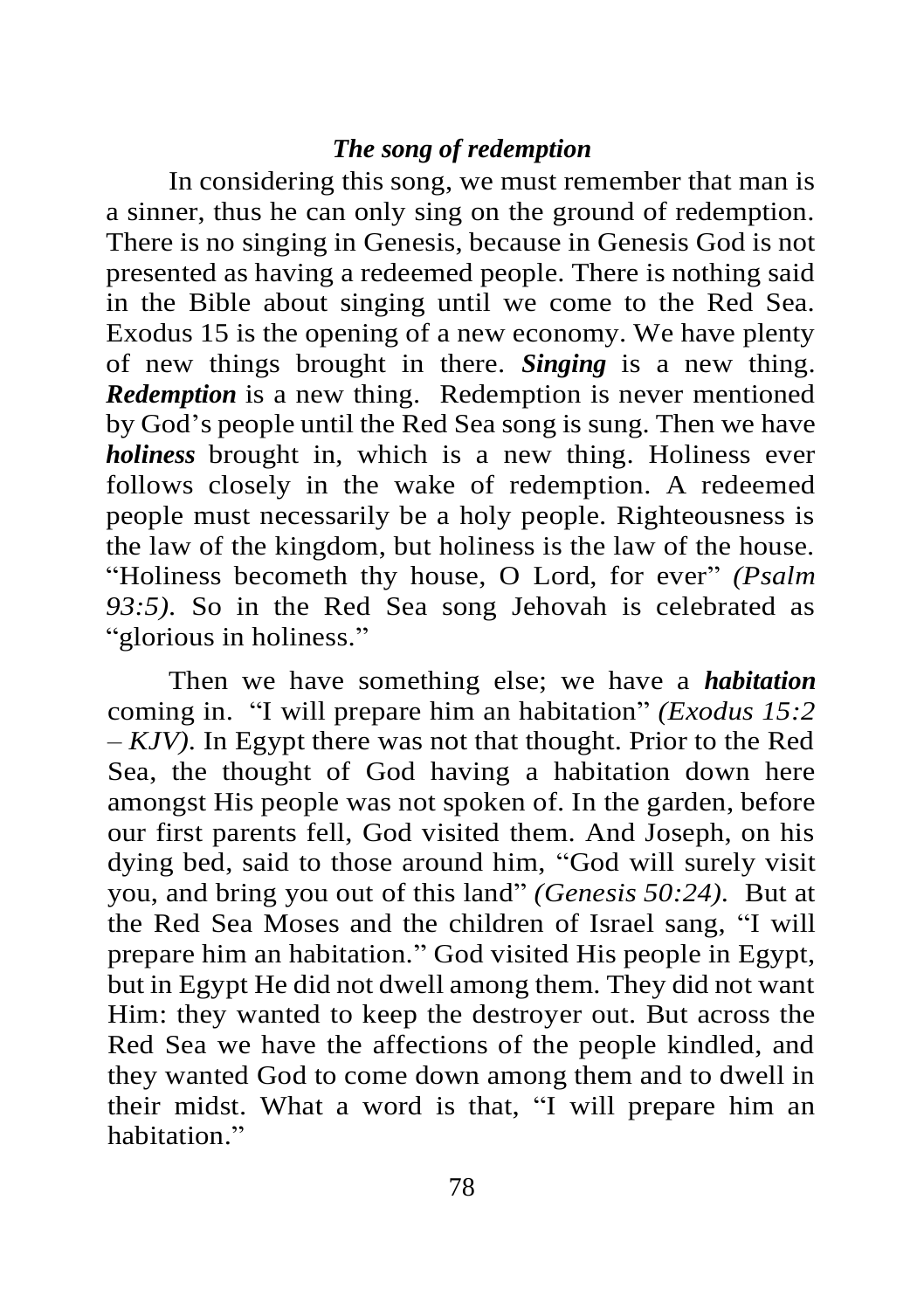Then another new thing is *salvation.* Nothing is said about salvation prior to the Red Sea. The word is not mentioned in the Bible before Exodus 14:13, except in the solitary instance of Jacob blessing his sons, where he says concerning Dan, "I have waited for thy salvation, O Jehovah." But there it is a matter of prophecy. God never had a saved people until His people stood on the Arabian banks of the Red Sea and sang the song of salvation. What a song it was! It took in the whole scope of the purpose of God. "The Lord hath triumphed gloriously: the horse and his rider hath He cast into the sea." The horse refers to the *power* of the world, for it was that which drew the chariots of Egypt along; and the rider the *wisdom* of the world, for the rider guided the horse and controlled him. The power of the world and the wisdom of the world are both gone for faith and for God in the death of Christ. Israel in the full power of accomplished redemption celebrated in song that great fact.

Then it speaks of Israel going across the Jordan, entering the land, and possessing their inheritance. Then we get the millennium brought into view, the world to come: "The Lord shall reign as king for ever and ever." What a song it was! I wonder how many of us can sing it? Well, I am learning it, and you are learning it. Miriam and the women simply sang, "The horse and his rider hath he cast into the sea." They took in present grace; they said nothing about future glory. They were beginners in learning the song. Ah, we have to learn the song by degrees, like Miriam and the women.

I wonder if we have all started with the blood in Egypt? The blood in Egypt was the start of that great journey from Egypt to Canaan. Doubtless prior to the people being under God's perfect shelter there was a work of God in the souls of many of them, even as now there is a work of God in many souls who do not know the gospel of the blood. The gospel of the blood is needed as much now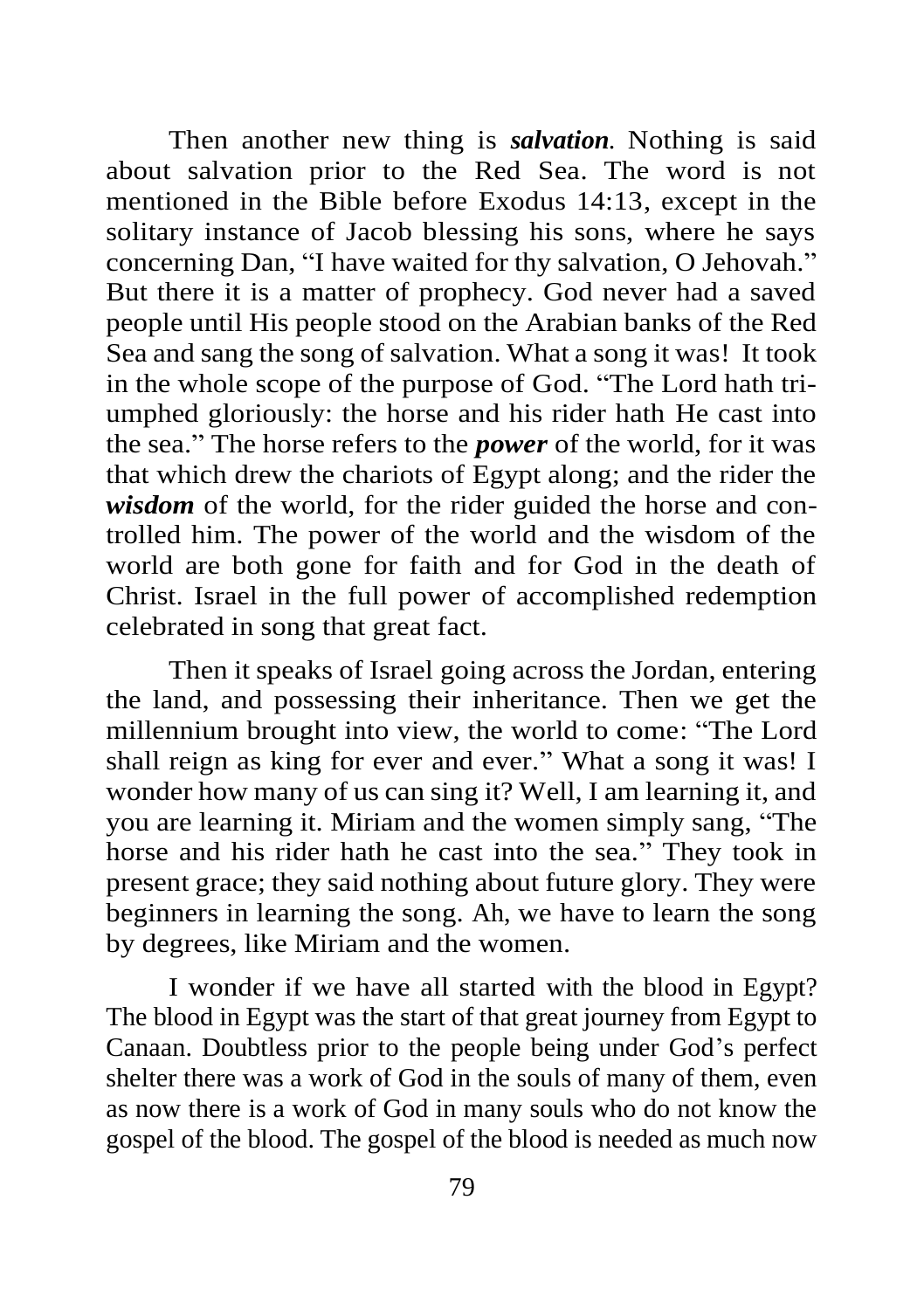as ever it was; there are souls this day who need it. You may preach to them the gospel of the Red Sea, the gospel of the brazen serpent, the gospel of the Jordan, but you will not help them. They want the gospel of the blood. They feel that they are sinners and deserve the judgment of God, and they want shelter. It is the gospel of the blood that reveals God's perfect shelter from judgment.

Jehovah predicted a terrible midnight that should come upon the Egyptians. He said, "I will pass through the land of Egypt this night" *(Exodus 12:12).* And so it was, and only those who were under the shelter of the blood were safe from the sword of the destroying angel. So now God predicts a terrible midnight that will come upon an Egypt world, and He tells it far and near that only those who are under the shelter of the blood will be safe. Moses said to the children of Israel, "The Lord doth put a difference between the Egyptians and Israel." Characteristically as to the many there was no difference. There were good, bad, and indifferent under the shelter of the blood, and there were good, bad and indifferent among those who were not so sheltered. Character went for naught. The blood made the difference, the great difference in the sight of God.

There may be two individuals who outwardly are much alike, but in God's sight there is a great deal of difference: one is under the shelter of the blood and the other is not. Have you sheltered your soul thus? That is the start of the heavenly journey. You must put your soul under shelter of the blood. You must use the hyssop, which, like despised faith, is regarded with contempt by the world. God did not say, When I see *you,* or when I see your *hyssop,* I will pass over you; but, "When I see the BLOOD, I will pass over you." It was not a question of their estimation of the blood, but of God's estimation of the blood. It is not our faith or character that shelters from judgment, but the blood. That is what God sees.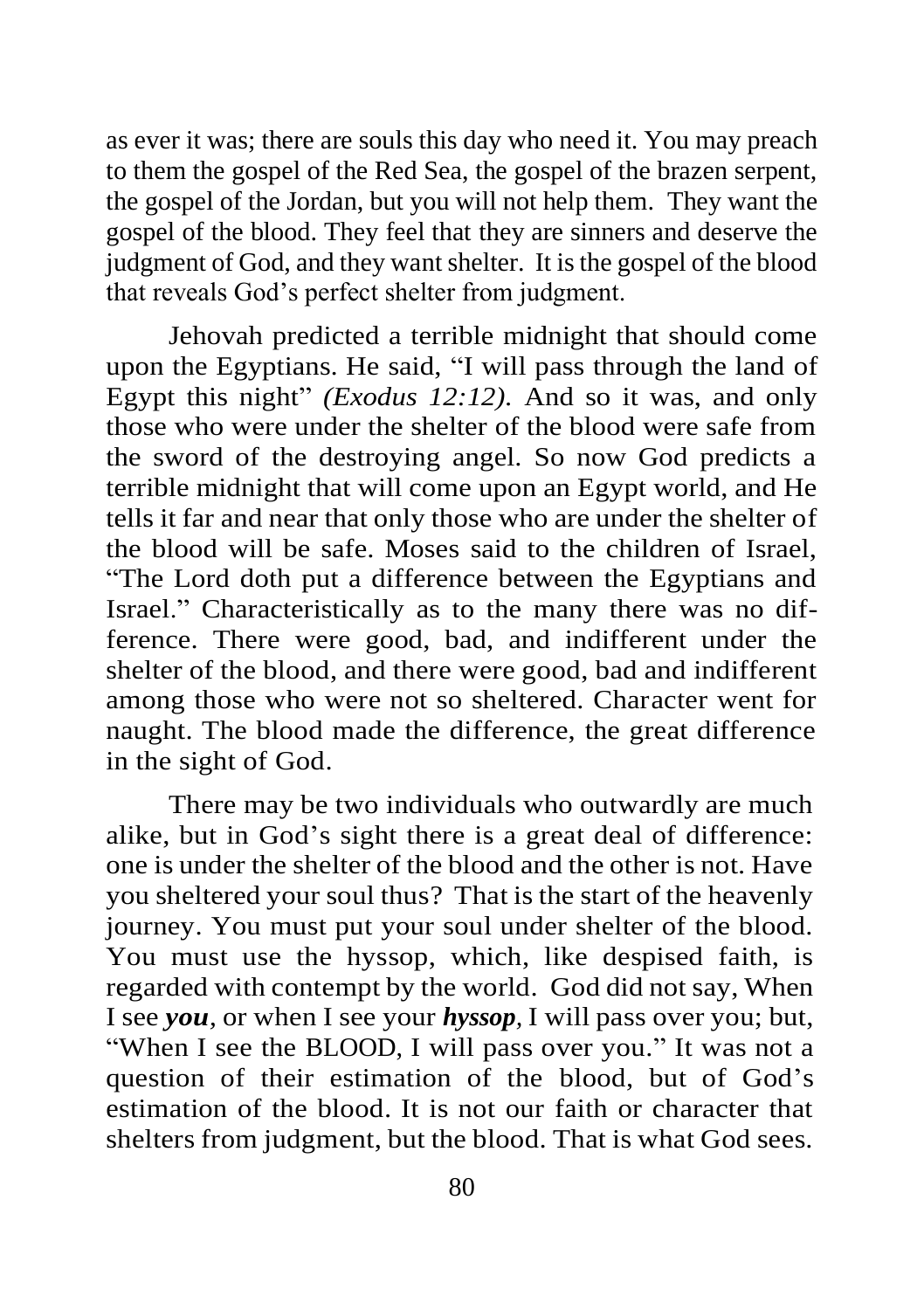How blessed it is to be thus sheltered, and to know that we are safe!

But there is more. When the people came in full view of the Red Sea they had to see something. In Egypt they were not told to see anything. God said, When *I* see the blood, I will pass over you. But when they came to the Red Sea, then they had to see something. There was the host of the Egyptians pursuing in their rear, on either side the impassable mountains that could not be scaled, and right ahead of them the deep waters of the Red Sea. They were hemmed in; they could do nothing. Then Moses cried: "Fear ye not, stand still, and *see* the salvation of the Lord."

I wonder if we have all seen the salvation of the Lord? Oh, you say, I have seen Jesus dying for my sins upon the cross. That is all right, thank God for that. But that is not what we get here. "Stand still, and see the salvation of the Lord" *(Exodus 14:13).* You see what Jesus has done for you; that is well. Have you ever seen what God has done for you? The Apostle Paul says, speaking of justification, "For us also, to whom it shall be imputed" – if we believe on Him who died on the cross? No, "If we believe on Him that raised up Jesus our Lord from the dead; who was delivered for our offences, and raised again for our justification" *(Romans 4:24, 25).* Have you believed on God? Have you put your confidence in what God has done for you? He has raised up Jesus our Lord from the dead, and He has set Him on high, as a significant token to us that He is satisfied with what Jesus has done. Oh, if that is the case, if you have believed on God, then you have obeyed the word, "Stand still, and see the salvation of the Lord<sup>"</sup>

But there is something further. Israel had to be brought under the cloud. The apostle says in writing to the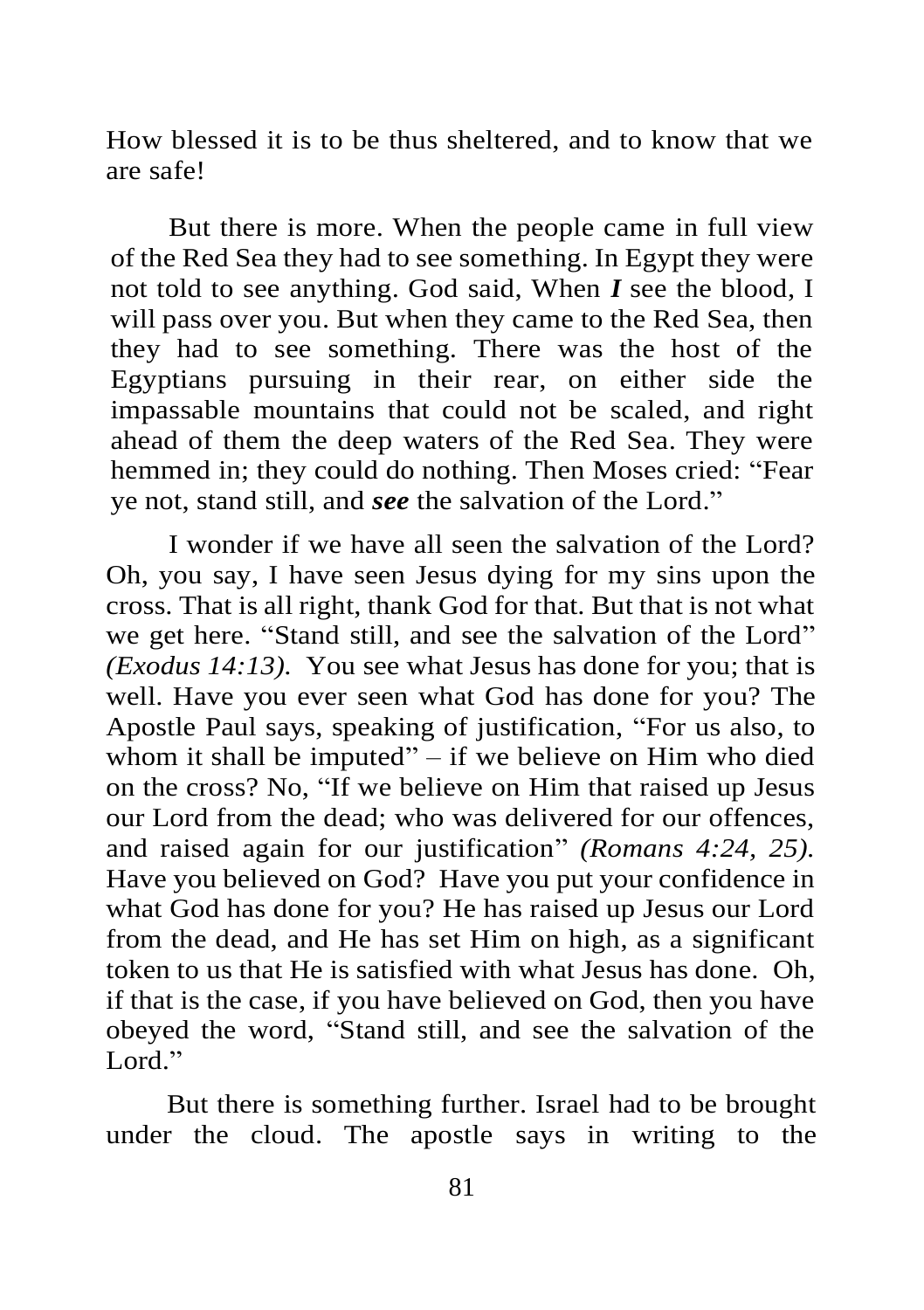Corinthians, "I would not that ye should be ignorant, how that all our fathers were under the cloud, and all passed through the sea; and were all baptised unto Moses in the cloud and in the sea" *(1 Cor. 10:1, 2).* Have you put your soul under the cloud? You say, My soul is safe under the blood. So far, so good; but what about the cloud? The Egyptians boasted they were going to do terrible things upon the children of Israel. But God, as it were, said, You must reckon with Me first. And so the cloud went from before to behind the Israelitish host, came between them and the pursuing Egyptians, and the people of God found themselves under the cloud. How blessed to know that we are under the cloud, that we are covered and controlled by the divine presence, that we are kept there by the Spirit's power.

Again, there is something even further. Israel was a saved people when they saw the dead bodies of the Egyptians upon the seashore. We are told, "Thus the Lord saved Israel ... and Israel saw that great work which the Lord did upon the Egyptians ; and the people feared the Lord, and believed the Lord, and his servant Moses. Then sang Moses and the children of Israel." The song was the result of the clear understanding of what they were! The children of Israel were saved. They were made safe by the blood, but they were not saved by blood.\* The blood never altered their condition; the blood left them as it found them – a nation of slaves. It did not save them from Egypt, though their salvation was based on it. Strictly speaking, scripture never says we are saved by the blood. We are justified by the blood, and cleansed and

\* *That is to say, although they were saved from judgment by the blood, their salvation was not complete until they were delivered from Pharaoh and Egypt; the word "saved" (here meaning 'to be given safety or ease') is not used until Exodus 14:30. See also Romans 6:14 – Editor.*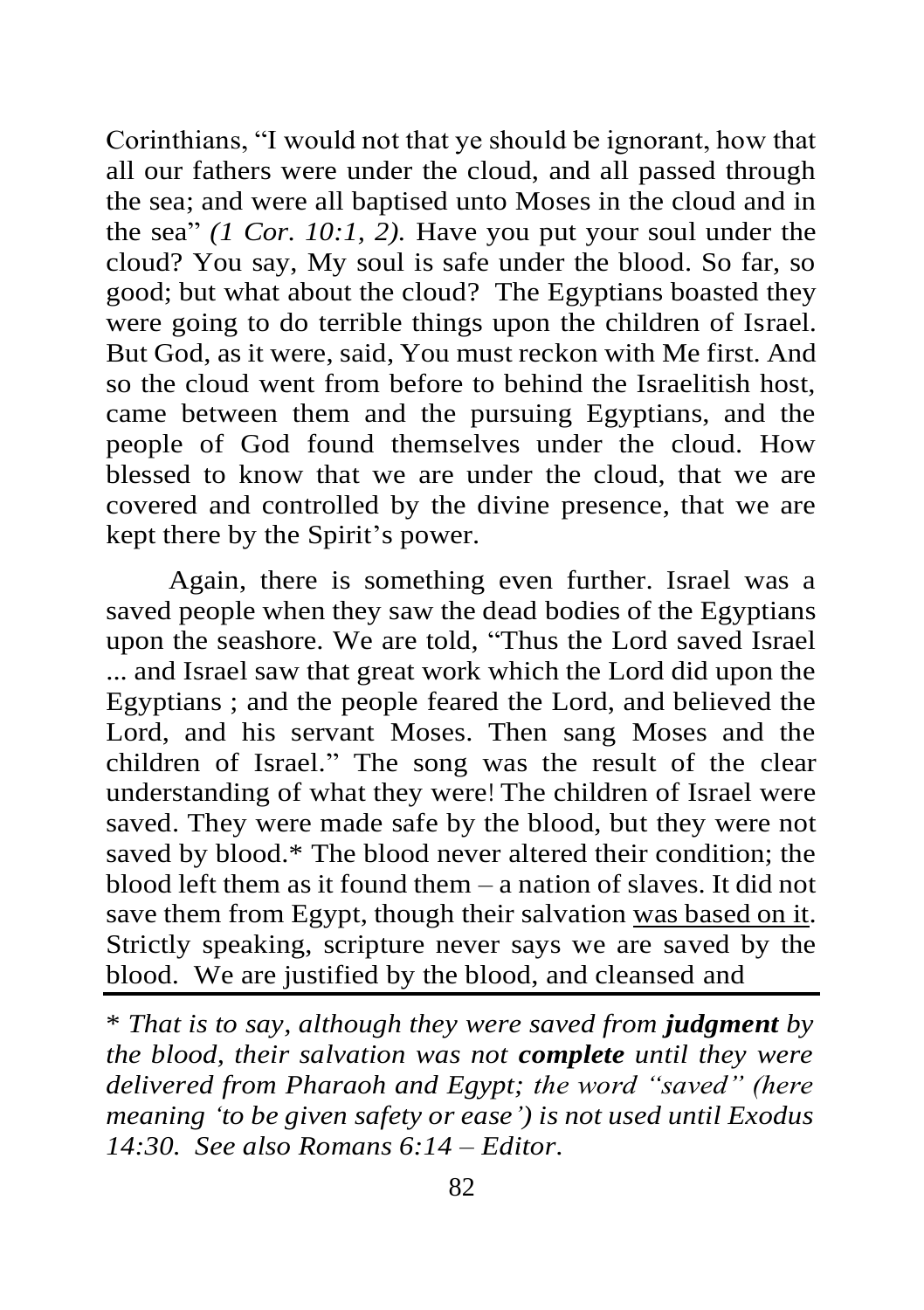redeemed by the blood. The blood is the basis of everything, but scripture says we are saved by water. Not baptism, although baptism is a figure of the thing, but death – the death of Christ.

Both the blood and the water came from the side of a dead Christ. The blood cleanses judicially, the water cleanses morally. Do we know what it is to be saved from an Egypt world by the death of Christ and His glorious resurrection? It is very necessary for us to apprehend the import and the meaning of salvation. None but those who know where the death and resurrection of Christ has set them know intelligently what salvation means.

#### *The song at the well.*

Now, turning to the song at the well, Israel entered the wilderness with a song, and they left the wilderness with a song, but in between were murmurings. This is just like the experience of some who get to heaven in the long run. In their young converted days it was all song, and then came the murmurings. By-and-by the deathbed came, and the song came back again. There is no reason why it should be so, but, alas, such is the case.

Israel at the close of the journey found that they were just as bad in themselves as they were at the start. The flesh never gets better:

"That which is born of the flesh is flesh" *(John 3:6).* Israel murmured at the close of the journey, even as they murmured at its start. What was the remedy for the serpent's bite? The brazen serpent. The brazen serpent had no blood in it. The brazen serpent represents Christ being "made sin for us" *(2 Corinthians 5:21).* "What the law could not do, in that it was weak through the flesh, God, sending his own Son in the likeness of sinful flesh, and for sin, condemned sin in the flesh" *(Romans 8:3)*. There you get the brazen serpent; Christ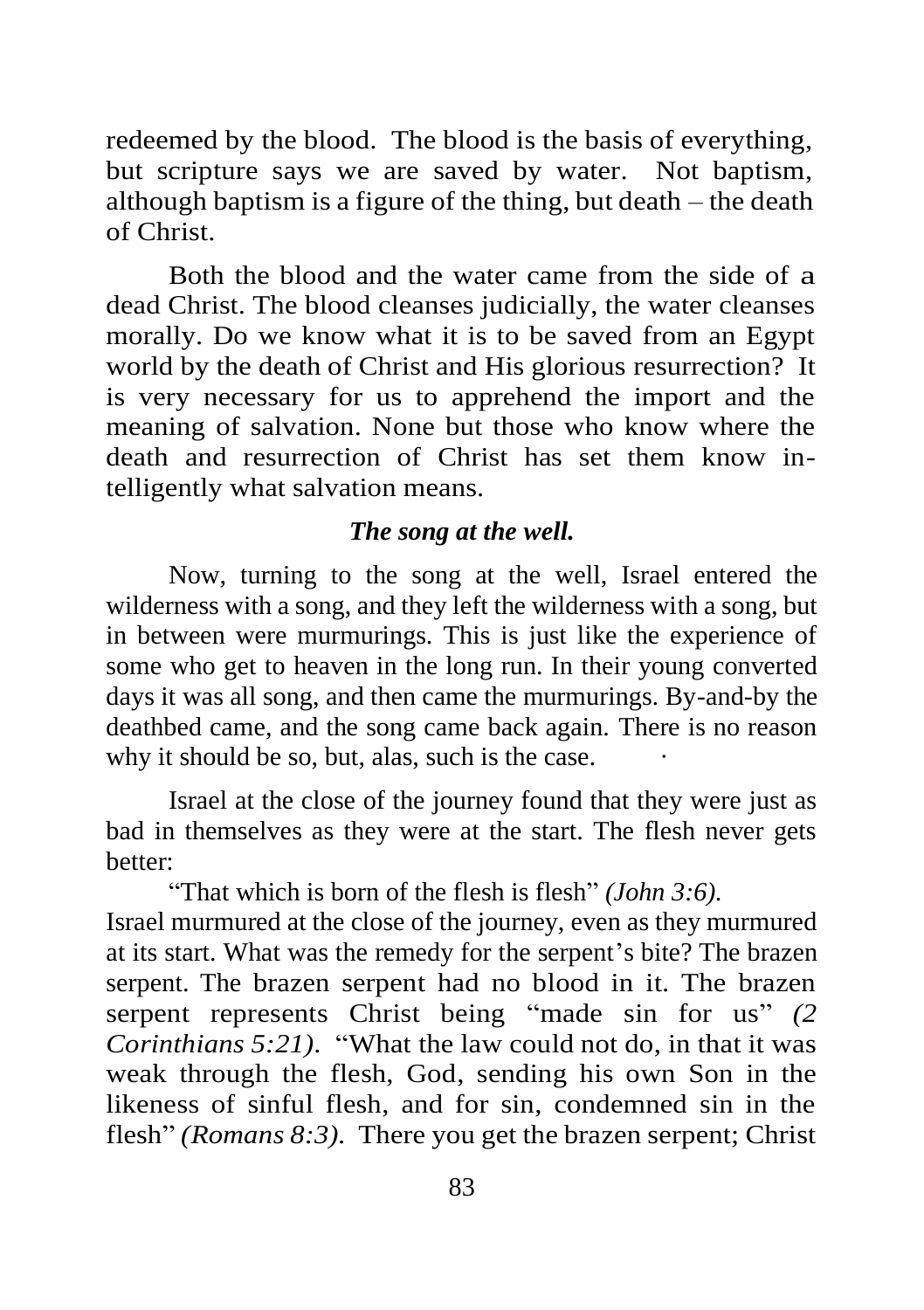made a curse for us *(see Galatians 3:13).* Balaam's parables come after the brazen serpent. Balak wanted Balaam to curse the people, but how could he after the brazen serpent?

At the close of Numbers 20 we have the end of the wilderness order of things – Aaron stripped of his sacerdotal robes and dying. Then we get a new thing brought in, we get life. As soon as ever the brazen serpent came to pass Israel made progress. They set forward, and toward the sunrising, that is, on their way toward Canaan – the purpose of God. Up to that time it had been all wandering. As Psalm 107 puts it, "They wandered in the wilderness in a solitary way." There never is any real progress in soul until we reach the brazen serpent, until we see the end of man in the flesh in Christ's death.

Then the springing well comes into view. The people sang, "Spring up, O well; sing ye unto it" *(Numbers 21:17).* The princes dug the well; the nobles scooped out the rubbish with their staves. I do not think they used any pick and shovel, nor could they exactly dig with staves. The well had actually been dug, but then, you see, it had got choked up with rubbish. Ah, the rubbish gets into our souls and chokes up the well, so that the living water does not spring up as it should do. The princes of the people and the nobles, what are they for? What are leaders in the assembly of God for? What are those who minister to us for? Surely to clear the rubbish from the souls of the saints, so that the living water may spring up.

But, mark you, they did it with their *staves.* The staff is the symbol of pilgrimage. It is no use a man taking the place of being a spiritual guide and instructor in the assembly of God if he is not in his everyday life a pilgrim. There must be the staff. We affect others by what we *are*! They did it, too, under the direction of the lawgiver. The Lawgiver for us is not Moses, but Christ. We are "under the law to Christ" *(1 Corinthians 9:21,*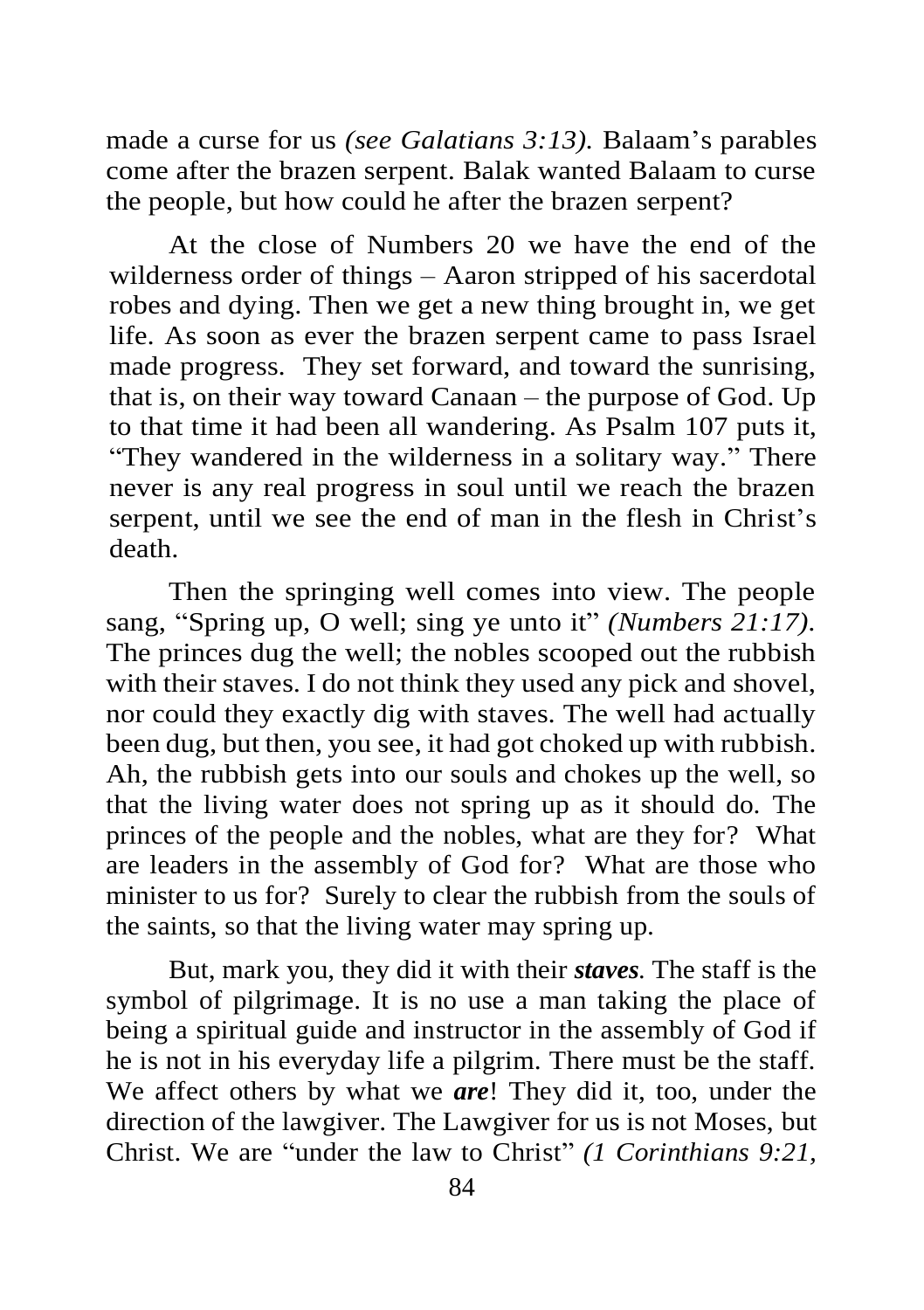*KJV; or, "legitimately subject to Christ" [Darby Trans.] – not under the law, but under regulation – Editor).* Thus we do all under His authority.

#### *The song in the glory.*

Now we come to the final song, "Thou art worthy." The challenge goes out throughout the universe, "Who is worthy to open the book, and to loose the seals thereof." Mark you, it is not a question of brute force. Many have tried to get world power by brute force. Nebuchadnezzar, Alexander the Great, Julius Caesar, Napoleon, all tried, but in vain. The Man who is going to be set over all things is the Man who is worthy of the place.

John weeps because no one in heaven or on earth is found worthy. One of the elders says to him, "Weep not: behold, the Lion of the tribe of Juda, the Root of David, hath prevailed to open the book, and to loose the seven seals thereof." John lifts up his eyes, and instead of seeing a lion he sees a lamb. In the Greek it is a diminutive; it is "a little lamb." When heaven sets forth the power of God, heaven sets forth that power under the symbol of a little lamb. "The weakness of God is stronger than men" *(1 Corinthians 1:25).*

He takes the book and the four living creatures fall down and worship Him, as do the twenty-four elders, the whole company of the redeemed. Thus they sing, "Thou art worthy." "Many angels" John hears speaking; they echo the strain. Then he says, "Every creature . . . heard I saying." They all take up the same strain: "Thou art worthy." What a song that will be which we shall then sing! It is called a new song. Why? Because it will be a new song to the universe at large. The universe never heard such a song before.

We said that the Bible is full of songs. The song of Moses and the children of Israel was at the start. When Moses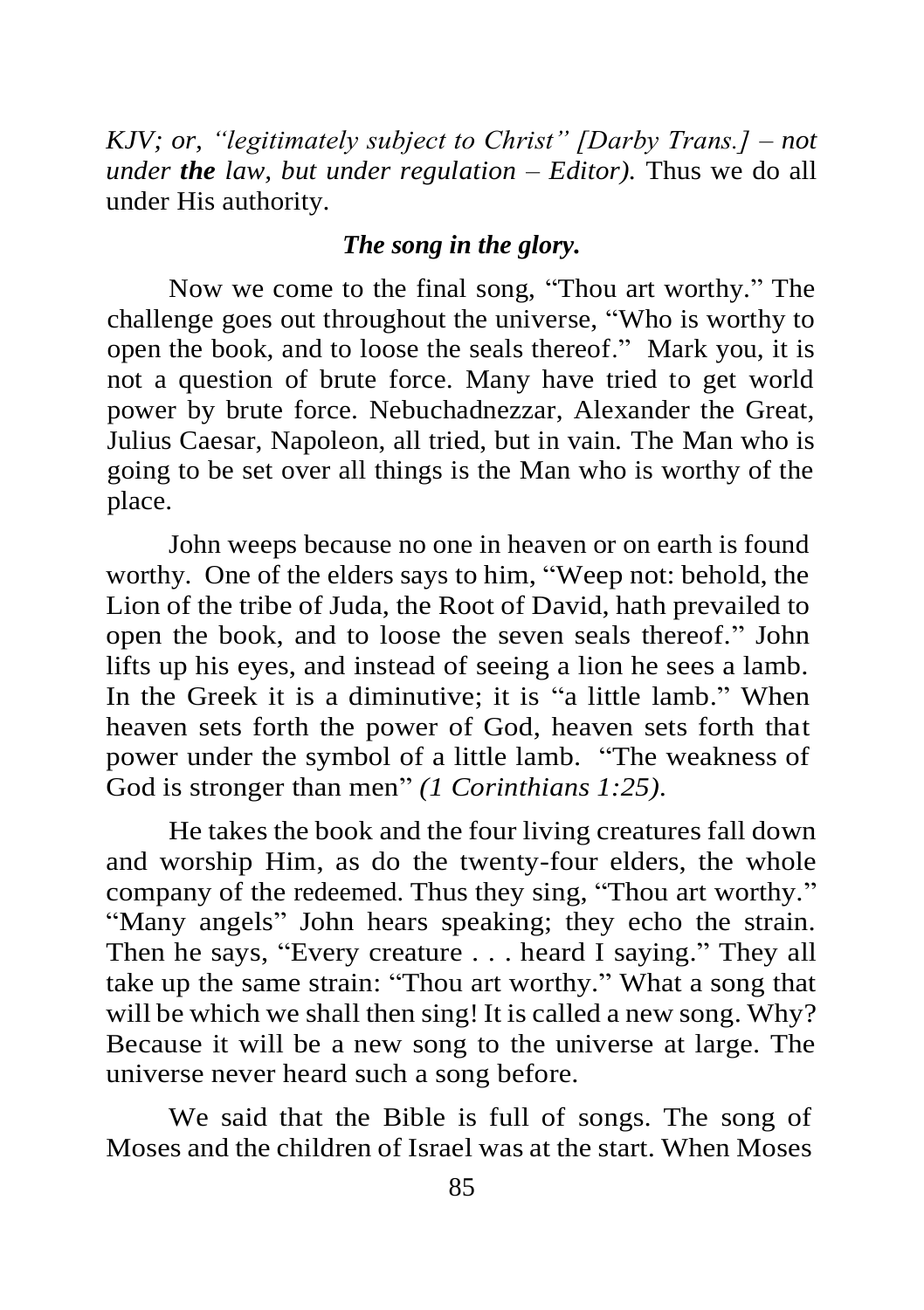came to die, oh, what a lovely song he sang at the close. We have, too, the song of Deborah, full of prophetic utterances, and the song of Hannah, full of thanksgiving. Then we have David's songs. The Psalms have sighs, but the Psalms have songs. If there had been no sighs there would have been no songs. As the poet says,

> "David's psalms had ne'er been sung, If grief his heart had never wrung."

Then there is the song in the days of Hezekiah. "When the burnt offering began, the song of the Lord began, *(2 Chronicles 29:27)* and the song went on as long as the burnt offering went on. That means for us that our song will never cease. Then we come to the song of Mary, "My soul doth magnify the Lord, and my spirit doth rejoice in God my Saviour" *(Luke 1:46, 47)*. We have, too, the song at the last supper: "When they had sung an hymn, they went out" *(Mark 14:26).* Christ sings now in the presence of His brethren, in the midst of the assembly *(Hebrews 2:12)*, and we have heard and known that song.

Then think of the song that Paul and Silas sang in the Philippian jail *(Acts 16:25)*, and what an effect it had upon the prisoners! Beloved friends, we used to sing,

"I feel like singing all the time,"

but let it not be only a matter of feeling, but let us do it. If we taste the joy of the Father's house, we shall not be slack in the matter of singing. When the elder son drew near to the house, he heard the sound of music and dancing. "Music and dancing" there means "symphony and chorus." Symphony and chorus, as perhaps some of you know, are two Greek words spelt in English letters, and those are the words in that scripture. Symphony means *harmony*, and chorus means *unity*. Give me a company of believers, however small, who are singing thus, who are characterised by harmony and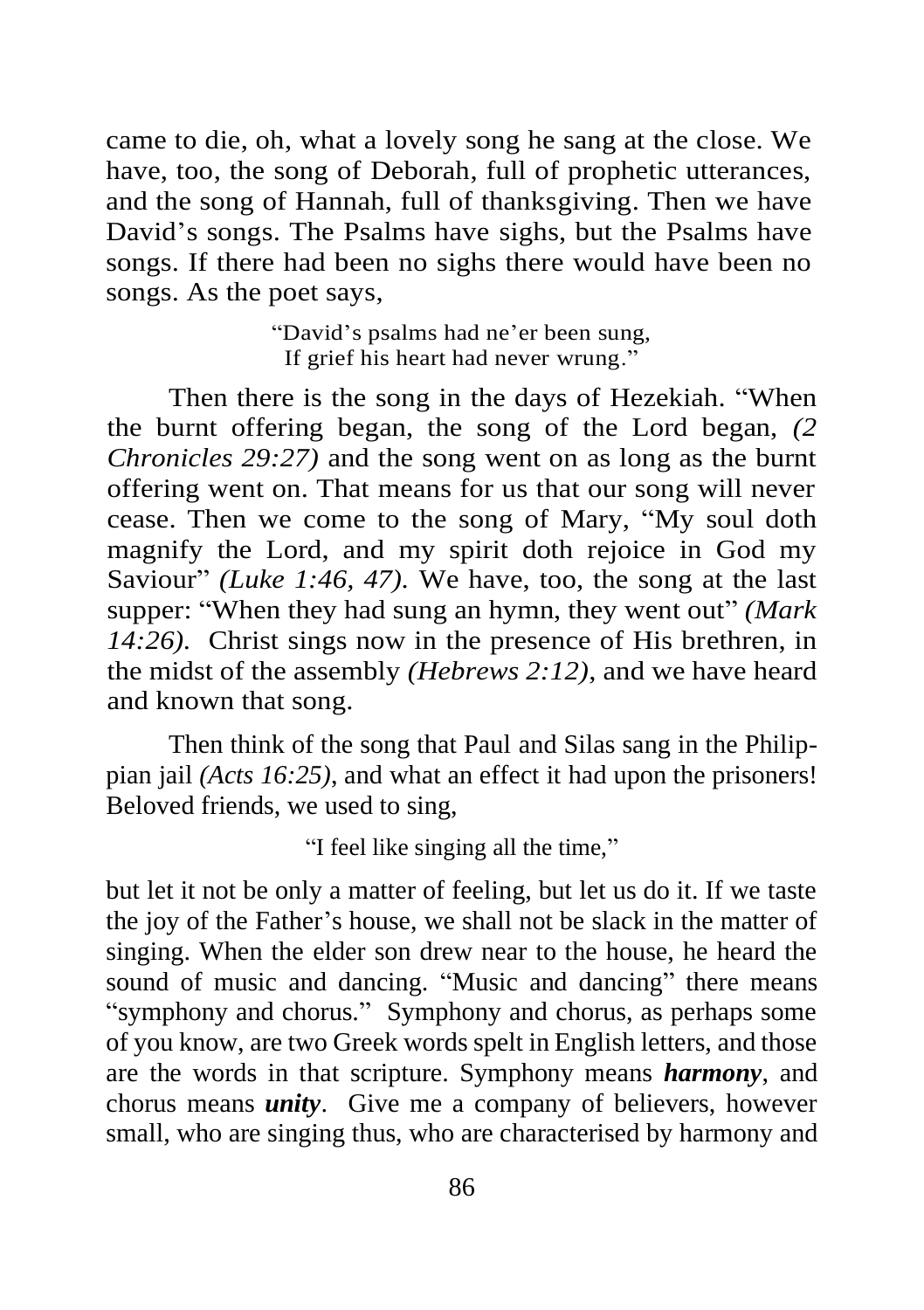unity, and I will show you a company that is attractive. When that testimony goes forth, those who hear it feel that those who give it have something worth singing about, and, like the elder son, they get interested and begin to inquire.

Well, may we sing more and sing better. Only the Lord can teach us and lead the song: "Singing and making melody in your heart to the Lord" (Ephesians 5:19). The apostle does not say your hearts, but "your heart," for he supposes that the saints are of one heart. One heart and one song – that is it.

*Notes of an address by S.J.B. Carter (1858-1938); date uncertain.*

## **WHAT IS TRUTH?**

I THINK this is a legitimate and important subject of inquiry – and the more so as by the inquiry we are enabled to apprehend what sin is in principle. It is certain that in the coming of the Son of God into the world, the two great forces that were in conflict were the truth and sin.

Before going further into the subject, it may perhaps be assumed that truth is, on the one side, the setting forth and expression of what is of God, and therefore in nature divine, and, on the other, the consistency of the creature morally with the position in which God has set it. It is evident that on the latter side only could sin come in, and consequently sin can never be coextensive with truth.

In Christ we see the perfect realisation of truth. He is the truth. In Him has been fully set forth what is of God in nature and character before men; and, at the same time, He has maintained before God, in true moral suitability, every position which as man He was content to occupy in His presence. He set the Lord always before Him *(Psalm 16:8).*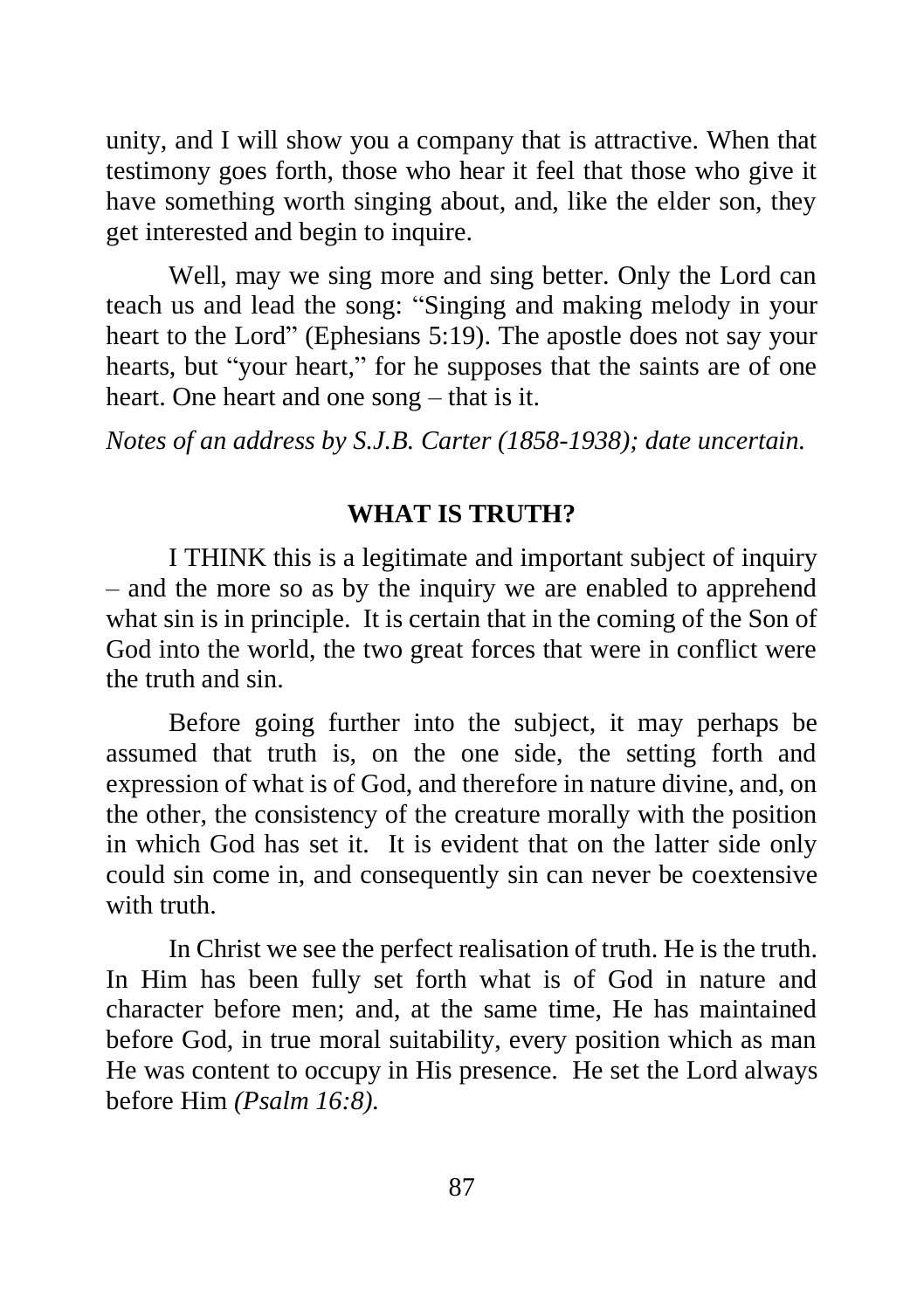Of God, as such, it is said He is true; but not that He is the truth. In the Son is the expression – He is the Word. Hence it is not difficult to see that Christ is the test of everything.

Now sin in its fullest character and development sets itself to oppose and resist the truth. Had not Christ come and spoken to the Jews, they had not had sin *(see John 15:22)*, and the logical conclusion of this resistance of the truth is, that the man of sin takes advantage of the rejection of Christ to shew Himself as God *(see 2 Thessalonians 2:4).*

The beginning of sin was, I judge, when the creature turned to itself as an object, and so ceased to have God as such. It departed from God. That is first seen in the devil, who sins from the beginning *(1 John 3:8)*, and abode not in the truth *(John 8:44)*. He first became enamoured of his own beauty, and puffed up, and afterwards, as it seems to me, coveted a position that God had given to man (as head and centre of a system) and had not given to an angel. Morally, Satan ceased to be in the truth of the creature. His position he could not change, but was no longer in moral accordance with it.

The same may be said of man. Being tempted, he sought to be as God, knowing good and evil. He, too, became an object to himself; self came in, and sought elevation, and he ceased to be in moral consistency with the position of the creature, though he could not alter that position. He stood not in the truth. The climax, as we have seen, is in the man of sin, the son of perdition. Backed up by Satan and worldly power, he opposes and exalts himself against all that is called God, or worshipped, and sets himself in the temple of God, shewing himself that he is God. He virtually says there is no God in the heavens, and man on earth is God.\* He has truly become an object to himself, and would be to others. He has wholly ceased to be in the truth of his position as a creature.

*<sup>\*</sup> Can we not see this developing around us today? – Editor.*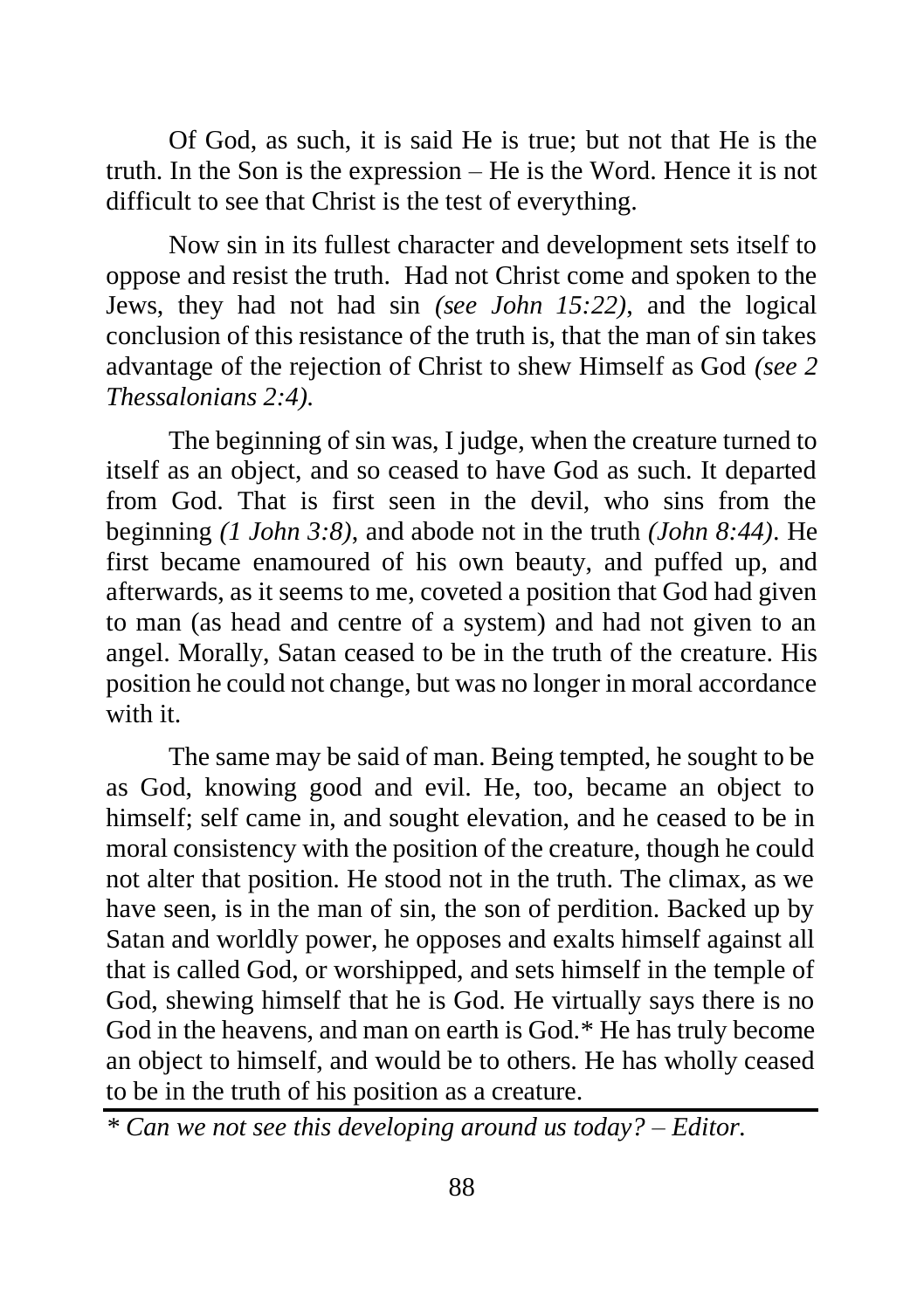Now sin being such, and working in this way, it is evident that it must ever resist the truth, since in the truth there is the setting forth, not only of what God is in His blessed nature, but of what the creature should be before God. As we have seen, all this is found in Christ, and, in taking away the sin of the world, He Himself comes in as the Truth. But this must be gone into a little more in detail.

The Son of God has come forth, become Man, not only full of grace and truth, but Himself the truth. This seems to point to a wholly new order of things in the universe, in that everything, instead of standing on its own footing of responsibility, will be established in and maintained by Christ. The first great step in this is in His having become man. Though truly God, and ever expressing here what was of God; yet, having come into the position of the creature, He never ceased to be in moral suitability to the position He had taken. Perfect Godward, in love, dependence, and confidence, He pleased not Himself. And all this comes out most distinctly in His death. In obedience He laid down a life in which sin had no place, and on which death had no claim; but was, in suffering, in perfect moral accordance with the character of God, though made sin that He might remove it from before God, and be Himself eternally separated from it, that He might in result take away the sin of the world, so that there might be a new creation in those that had been of the old. Hence we have sin removed, while Christ abides, the truth.

We arrive now at this point, that all is shut up in Christ. In Him alone is the eternal security of blessing – since in Him, not only is God's nature displayed, but everything, every position in heaven or on earth, is headed up in Him in whom it will be set forth suitably to the character of God who created it.

Hence in the millennium it is not so much man, as Christ, that comes into view. He, so to speak, covers all. All is secured and maintained in Him. He fills all in all. It is of moment to see how everything, law, old covenant, flesh, old creation, the world have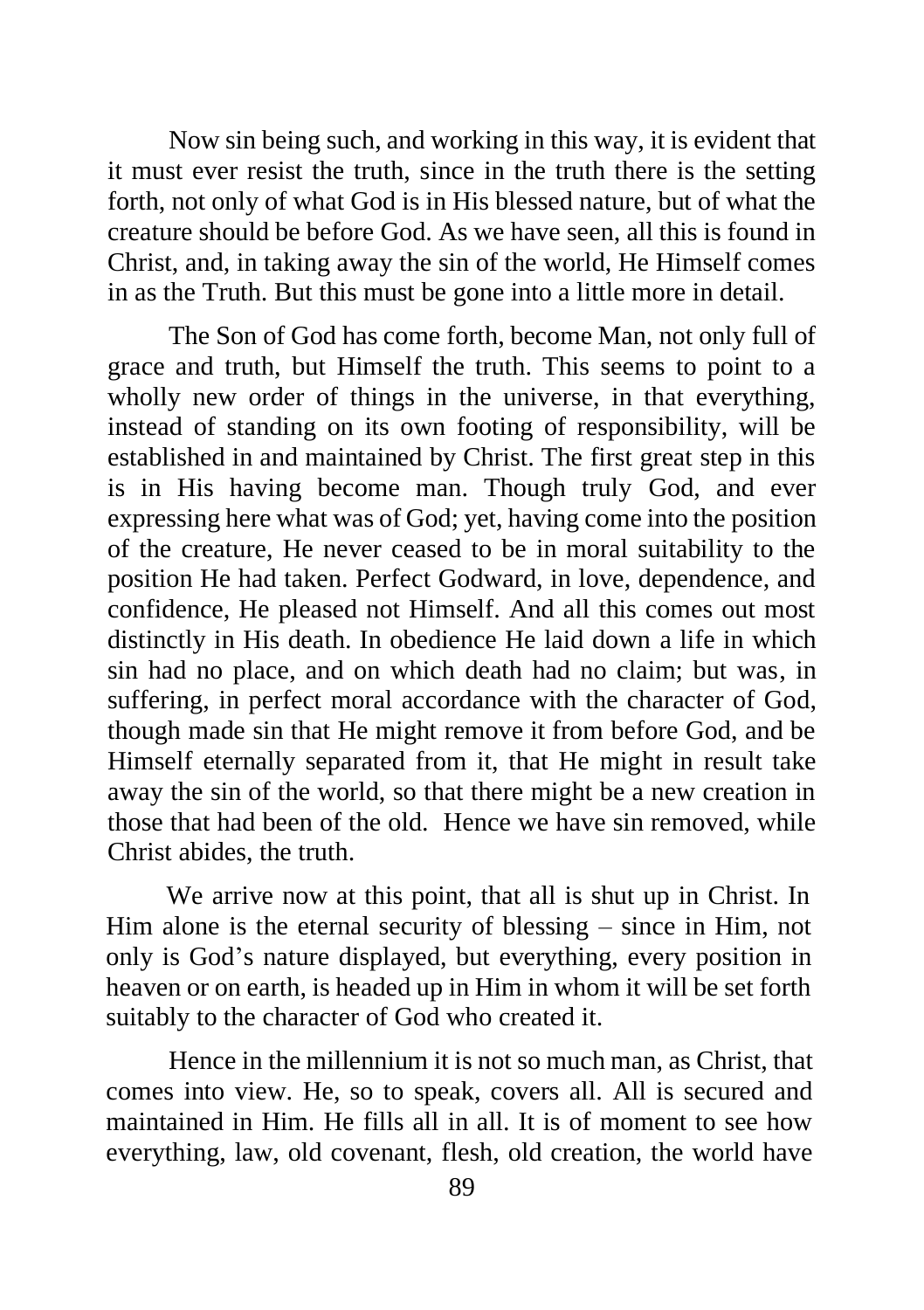all been brought to an end before God in Christ, and that He remains who is to fill all in all. He is the new starting point, in whose death the true judgment of God has been expressed in regard to everything, while He Himself, as Man, is the truth, the expression of what is according to God's mind as to everything, be it man, Israel, or what not.

Now Christians are of the truth, having part in the new man, which, after God, is created in righteousness and holiness of truth *(Ephesians 4:24 – see note in Darby Trans.)*. This is, of course, looking at them abstractly as in Christ, born of God. In this sense they cannot sin, being the offspring of truth, and not simply being responsible to abide in the truth; nothing can come from them but what is of the truth.

As to practically abiding in the truth, it is a question of grace, and faith that finds its delights and enjoyments in all that Christ is, so that we are maintained under the power of what is of God and divine, and morally in keeping with it.

The above is but a very bare and brief sketch of the subject, but may be of interest as opening up in measure how completely sin is to be displaced, and how in its place we have, in the coming in of Christ, the expression on the one side of what is divine; and, on the other, the maintenance and security of every position which God has created; the perfect triumph of truth over all.

# *Article by F.E. Raven, extracted from "Voice to the Faithful" Vol. XXIV (1890); see also Ministry by F.E.R. New Series Volume 7.*

Note: The same author in another article said:

"I have no idea of attempting to form the minds of people, but I would seek to set forth that which will have its own effect upon you morally. I want you to be affected by *the truth,* and the truth is *that which may be known of God* – that which is revealed. This ought to have the most powerful influence and effect upon every one of us." *(New Series Vol. 11, p. 362.)*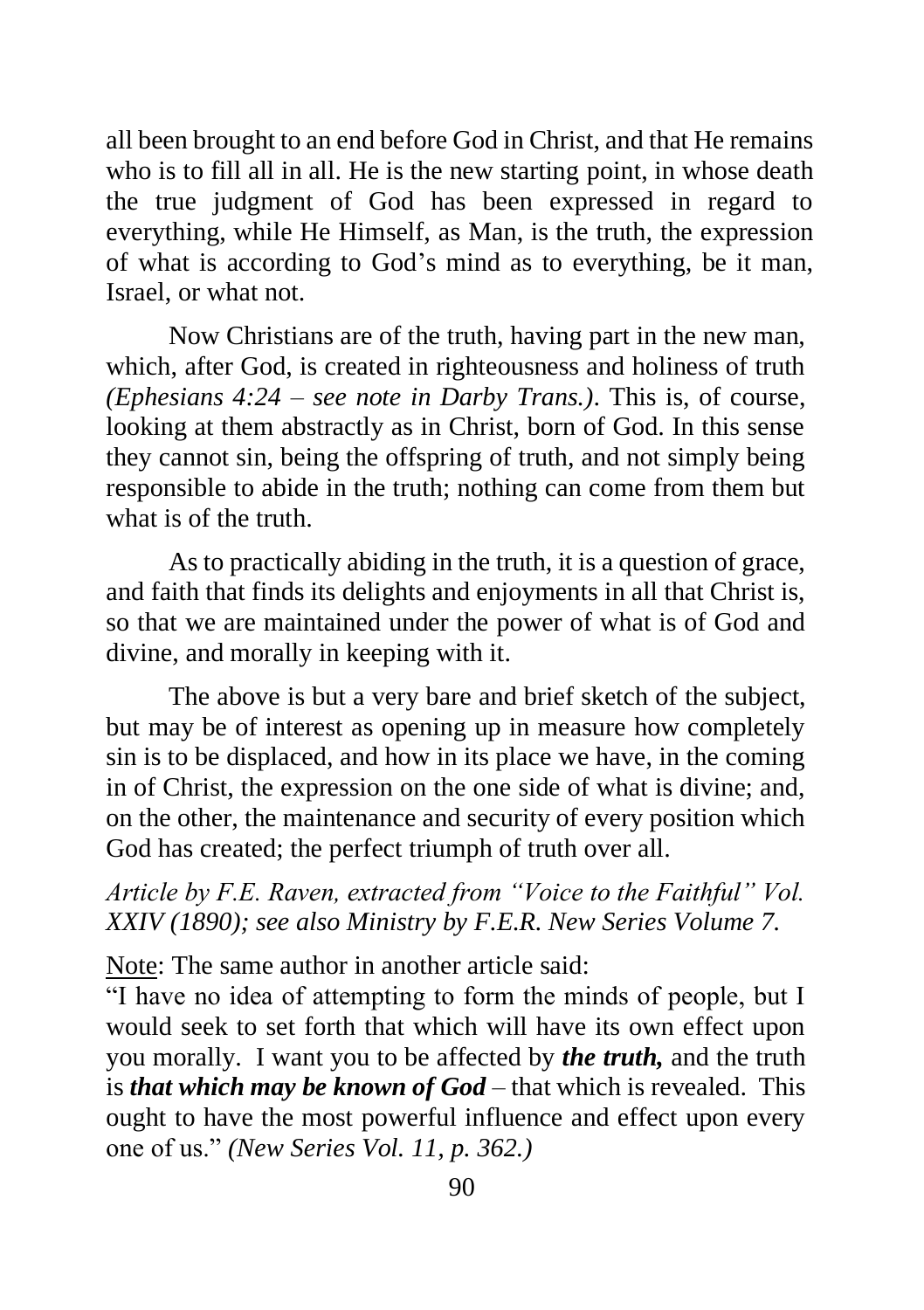#### **SWIMMING AGAINST THE TIDE**

*"These shall ye eat, of all that are in the waters: whatsoever hath fins and scales in the waters, in the seas, and in the rivers, them shall ye eat. And all that have not fins and scales in the seas, and in the rivers, of all that move in the waters, they shall be an abomination to you" – Leviticus 11:9, 10.*

*"And their word will eat as doth a canker (or, will spread as a gangrene), of whom is Hymenaeus and Philetus; who concerning the truth have erred (or, gone astray)" – 2 Timothy 2:17, 18.*

Perhaps we are all affected more than we realise by the trends that are moving all around us. I remember it being said when I was a youth that if we do not set ourselves against the current of what is in the world, it will come in among us – that is, into the church. Sadly, this is now all too apparent today. Tides flowing strongly in the world around us are, alas, plainly exhibited in that which claims to be the church of God. The lack of reverence toward God and of respect for God's word, the Holy Bible; the changing roles of man and woman in the home and in society; the loosening of restraints on human relationships; the breaking down of the divine institutions of marriage and family; and interference in human gender, are some of trends in the secular world which, to varying extents, are affecting the outlook and practice of professing Christians.

 When the Synod of the Church of England voted in 2014 to consecrate female bishops, the Bishop of Manchester was reported as saying, with approval, "we've shown that we're keeping up with the spirit of the age." Alas, he also claimed that the Spirit of God was in the change. The apostle Paul wrote, "Now we have received, not the spirit of the world, but the Spirit which is of God" (1 Corinthians 2:12). To identify the Spirit of God with the trends running in the world, is  $-$  to understate the case  $-$  a big mistake. Indeed, the Lord Jesus told His disciples that the Spirit would come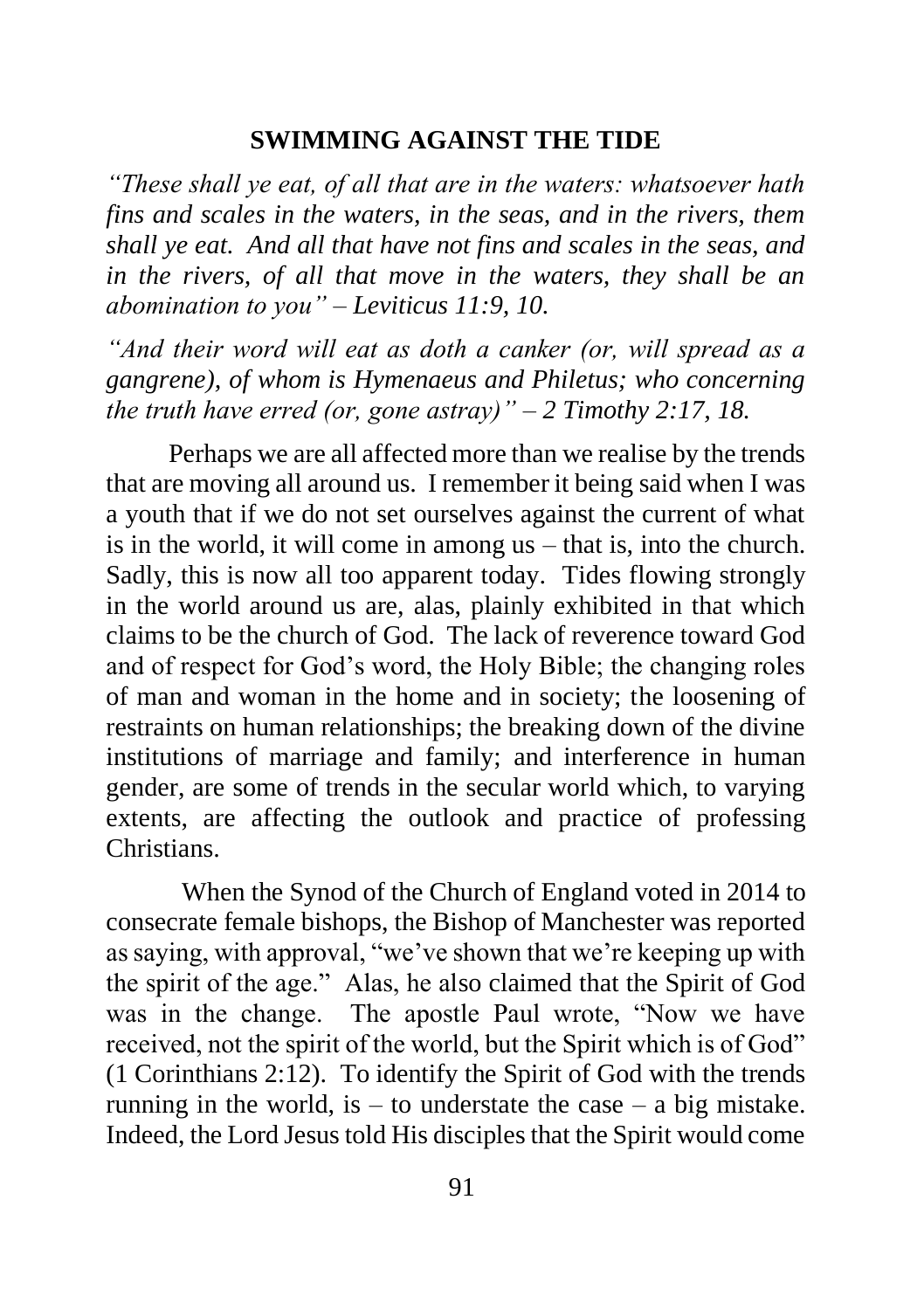to testify *against* the world (John 16:8), as He Himself had witnessed against it "that its works are evil" and was hated in consequence (John 7:7).

So what of our position as Christians in the midst of this world and of a corrupted Christendom? Well, the Holy Scriptures are our only reliable guide. The whole of the New Testament declares both the character of the world and what should be the Christian's attitude towards it. Among other passages, the Apostle Peter exhorts us, "Save yourselves from this untoward *(or, "perverse")* generation" (Acts 2:40); Paul tells us that the Lord Jesus "gave Himself for our sins, that He might deliver us from this present evil world" (Galatians 1:4); James exhorts us to keep ourselves "unspotted from the world" (James 1:27) and John writes, "Love not the world, neither the things that are in the world" (1 John 2:15). Someone may observe 'but God so loved the world' (John 3:16). In the gift of His own dear Son He has indeed shown His loving attitude towards us all, but the system that man has built up under Satan's influence is hateful to God and, when the present period of His grace has expired, will come under His fearful wrath. I suggest, therefore, that the first thing we need is a right judgment of the current world system.

But another thing is apparent: we are in ourselves powerless to stand against the influences of the world, any more than Adam and Eve, in their innocence, were able to withstand the wiles of the serpent, or than the children of Israel in Canaan could resist the influences of the nations around them. We are, however, in a better position than they were, for we have as our Saviour and Lord One who has overcome the world (John 16:33); and, as believing on Him, we have been given the Holy Spirit to indwell us and unite us to Himself, the risen and glorified Christ, in whom we have ample resource. John tells us that "this is the victory that overcometh the world, even our faith" (1 John 5:4). We cannot live in a vacuum; if we are to be delivered from the love of this present evil world,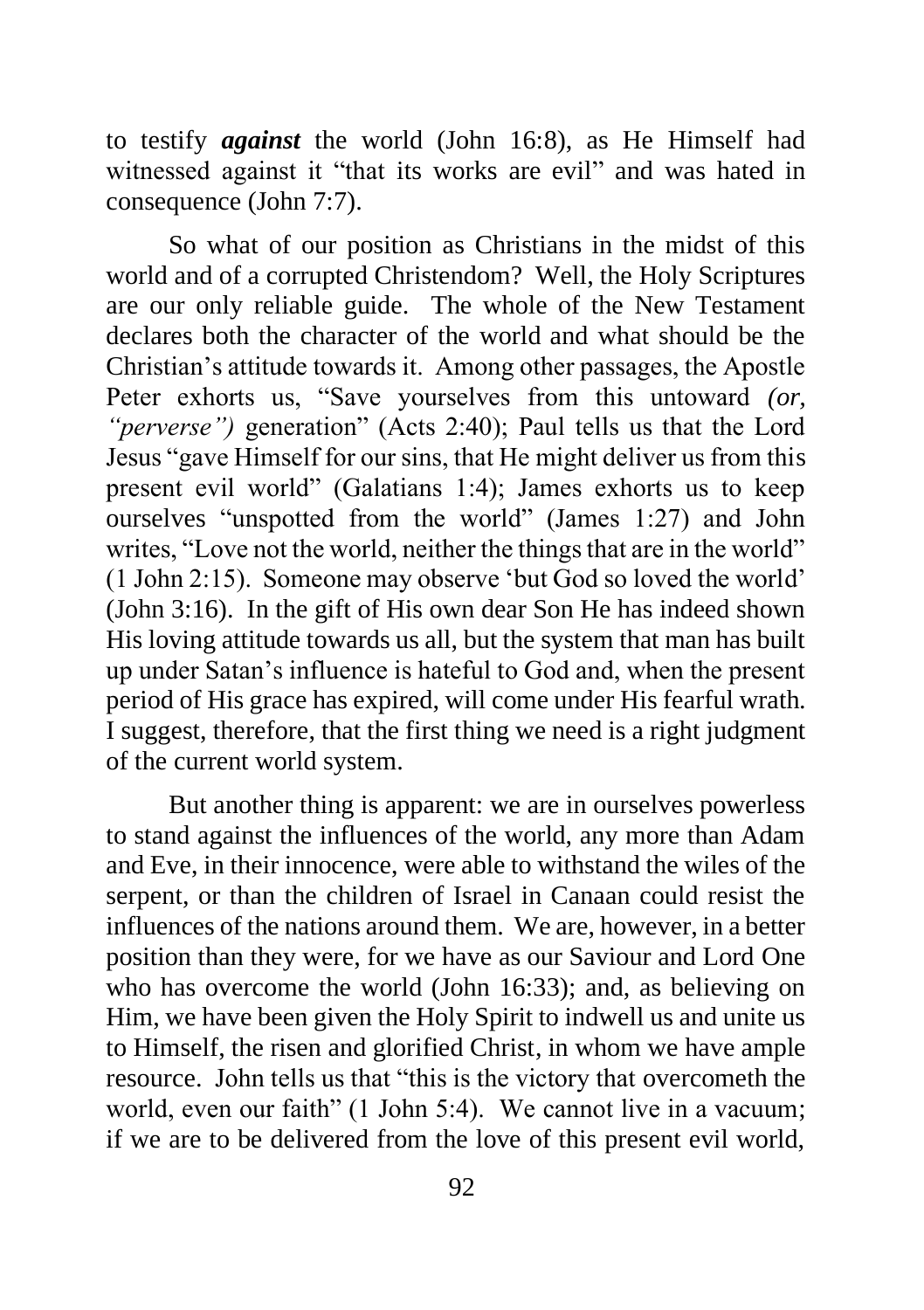we need to be engaged in heart and mind with the One who has been here on earth but is here no longer; He now lives to God (Romans 6:10) but is soon coming again and "every one that has this hope in Him purifies himself even as He is pure" (1 John 3:3).

Then there is another thing. Christ Himself as our object is the full expression of the truth (John 14:6) and the Holy Spirit, as bearing witness within us, is also said to be the truth (1 John 5:6). It is the knowledge of the truth that exposes the character of everything else. The Lord Jesus said, "ye shall know the truth, and the truth shall set you free" (John 8:32). I remember a little experience of this in my own life. Studying the philosophies of the Greek writers Socrates, Plato and Aristotle at school I found them quite unconvincing, even pathetic, despite the great regard in which they have been held through the centuries. Why? Because even then I knew something of the far greater wisdom contained in the scripture *of truth* (Daniel 10:21; John 17:17). It used to be said that a bank clerk could detect a bad note by his frequent handling of good ones. The knowledge of the truth is the best way to discern error – better than digging into and analysing the latter.

Satan ever seeks to beguile us as he did Eve in the garden of Eden. In this "post-truth" society he is successfully getting many people to be guided by their *feelings*, ignoring the *facts.* Christianity stands on facts, especially those relating to the birth, life, death, resurrection, ascension and return of Christ. Even my salvation does not rest on my feelings, but on what God has *declared* concerning His Son and those who believe on Him. But around us we have poor people affected by peer pressures and "social contagions" – ideas that, to quote our verse from 2 Timothy at the head of this article, spread as a gangrene and take hold of people, so that they are left thinking they are suffering from a topical state of mind or body (even, we are told, to the extent that the chemistry of their brains is affected and they develop associated symptoms), or that they are male inside a female body (or *vice*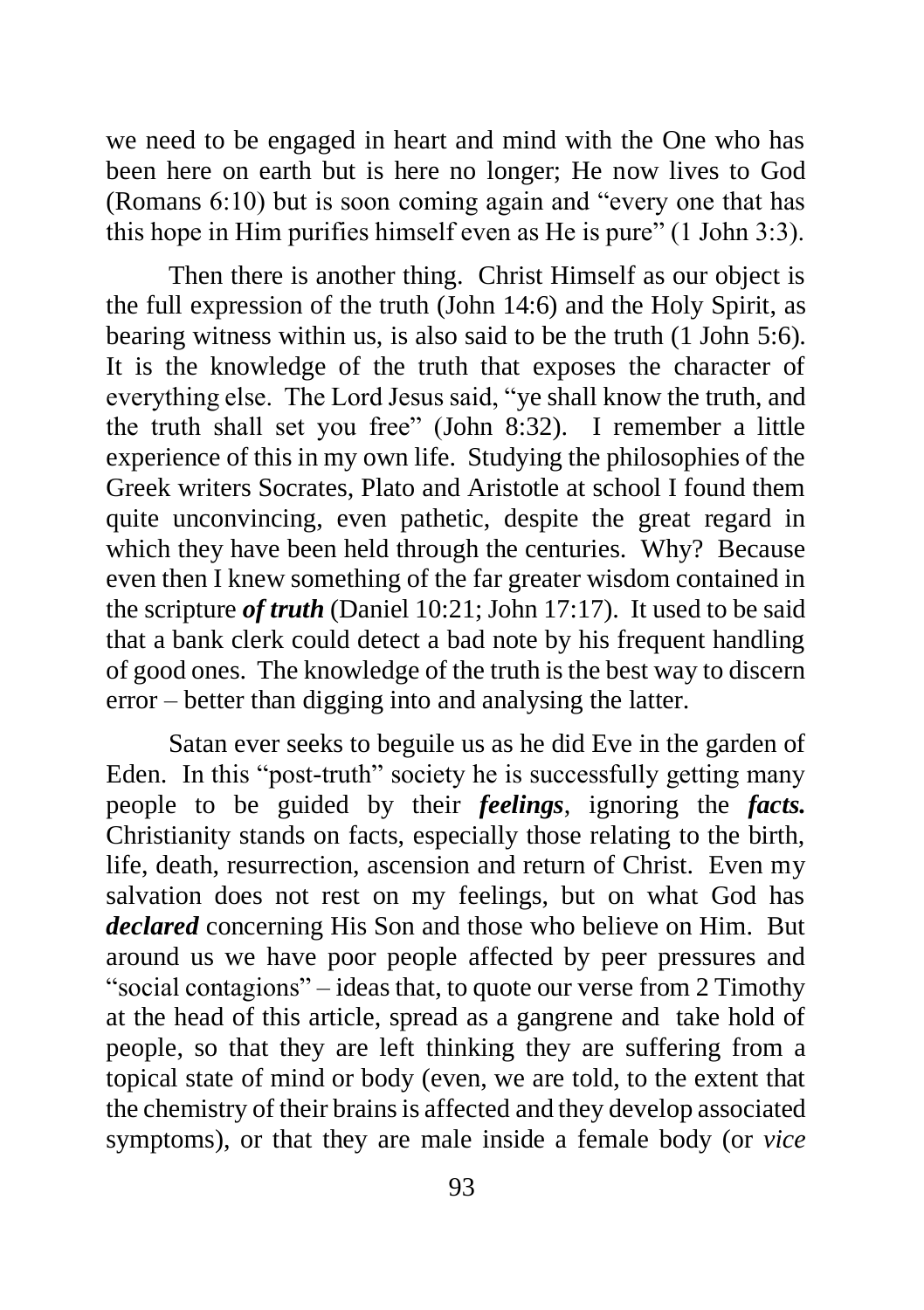*versa*), or that the feeling that they have towards someone else is love and quite natural, when it is actually what the Bible names as lust, and so on.

That is another thing at which Satan is busy – mixing up the labels. "Woe" says the prophet, "unto them that call evil good, and good evil; that put darkness for light, and light for darkness" etc. (Isaiah 5:20). He is busy applying words like good, moral, natural, fair etc. to what is bad, immoral, unnatural, and unjust. Perhaps the worst thing is that religious leaders – even some so-called "evangelicals" who previously taught differently – are now promoting this evil agenda, even to the extent of trying to suppress the proclamation of the truth and outlaw the offer of sympathetic help to people who are troubled about their tendencies.

But armed with God's word, and never trusting in ourselves, only in the Lord, we can stand in the face of the evil that is swirling around us. In other words, we will develop fins and scales and be able to swim against the current. Never mind that "they think it strange that ye run not with them to the same sink of corruption" *(1 Peter 4:4 – Darby Translation). G.S.B.*

### **POETIC PAGES**

What Name is that which sounds so sweet. And seems to tell us "All is well," And whereso'er that Name we meet, It echoes forth, "Emmanuel"?

*'Tis JESUS; Name we love to tell, Which every name doth far excel.* 

What Name is that which whispers, "Peace," And sends thro' every breast a thrill, Which bids the tearful mourner, "Cease," And raging billows, "Peace! Be still"!

*'Tis JESUS, Name we love …*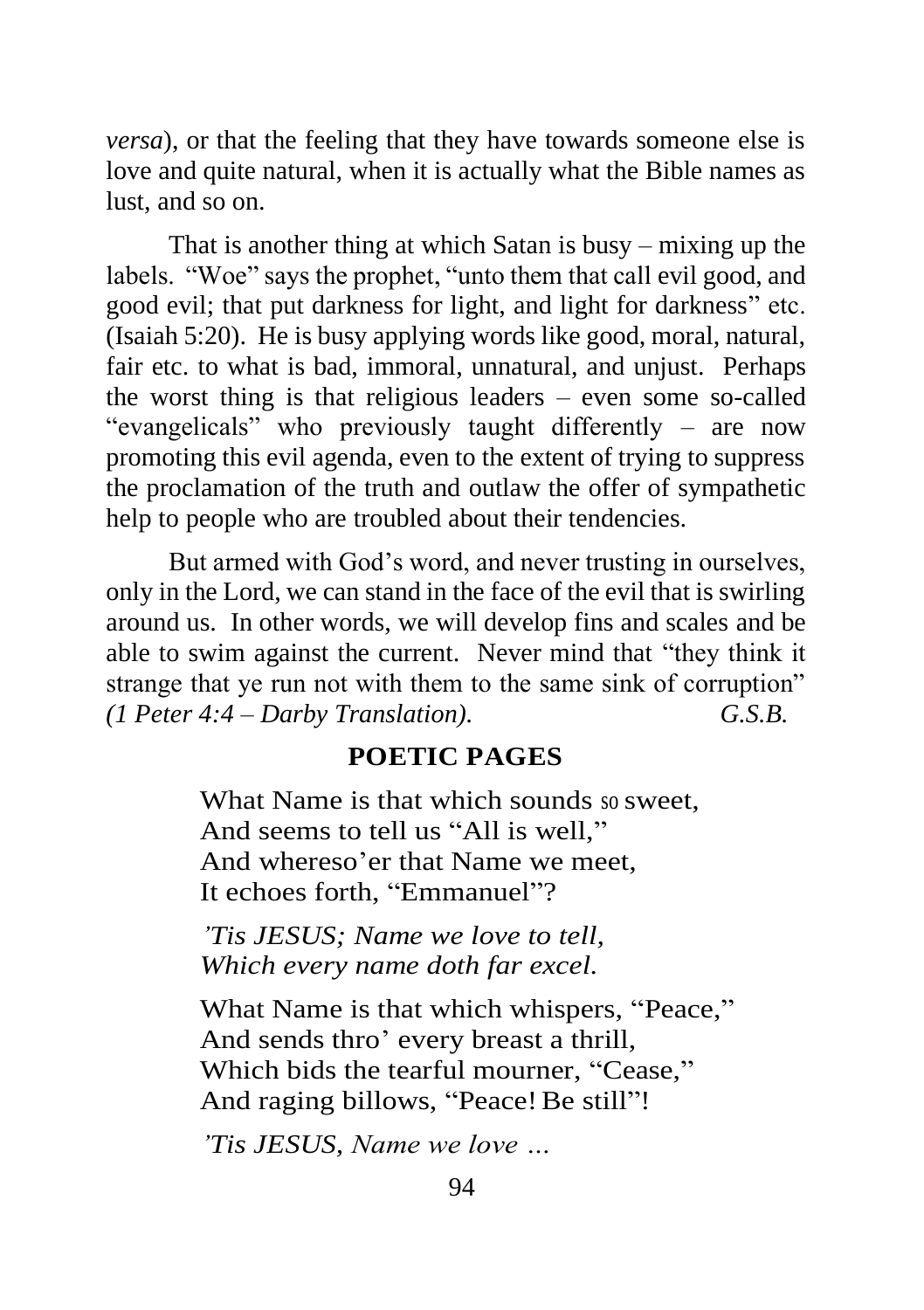What Name is that which tells of Love, And sweetly says, "I died for thee," And now is calling from above, "Lean hard, beloved one, on Me"?

#### *'Tis JESUS, Name we love …*

What armour does that Christian wear, As he in war goes forth to fight? What mighty standard does he bear? Who's that He ever keeps in sight?

'Tis JESUS, Name we love …

What Name is that which sweetly falls Like notes of music on our ear, And which in death's dark valley calls "Lo! 1 am with thee, never fear"?

*'Tis JESUS, Name we love …*

And now what Passport does he hold, As he the spotless robe awaits? Who gives to him that crown of gold, And opes for him the heavenly gates?

*'Tis JESUS, Name we love …*

What draws that glorious strain of Praise From shining choirs around the throne? And what new Anthem's that they raise That's so harmonious in its tone?

*'Tis JESUS, Name we love to tell Which every name doth far excel.*

*H. D'Arcy Champney (1854-1942)*